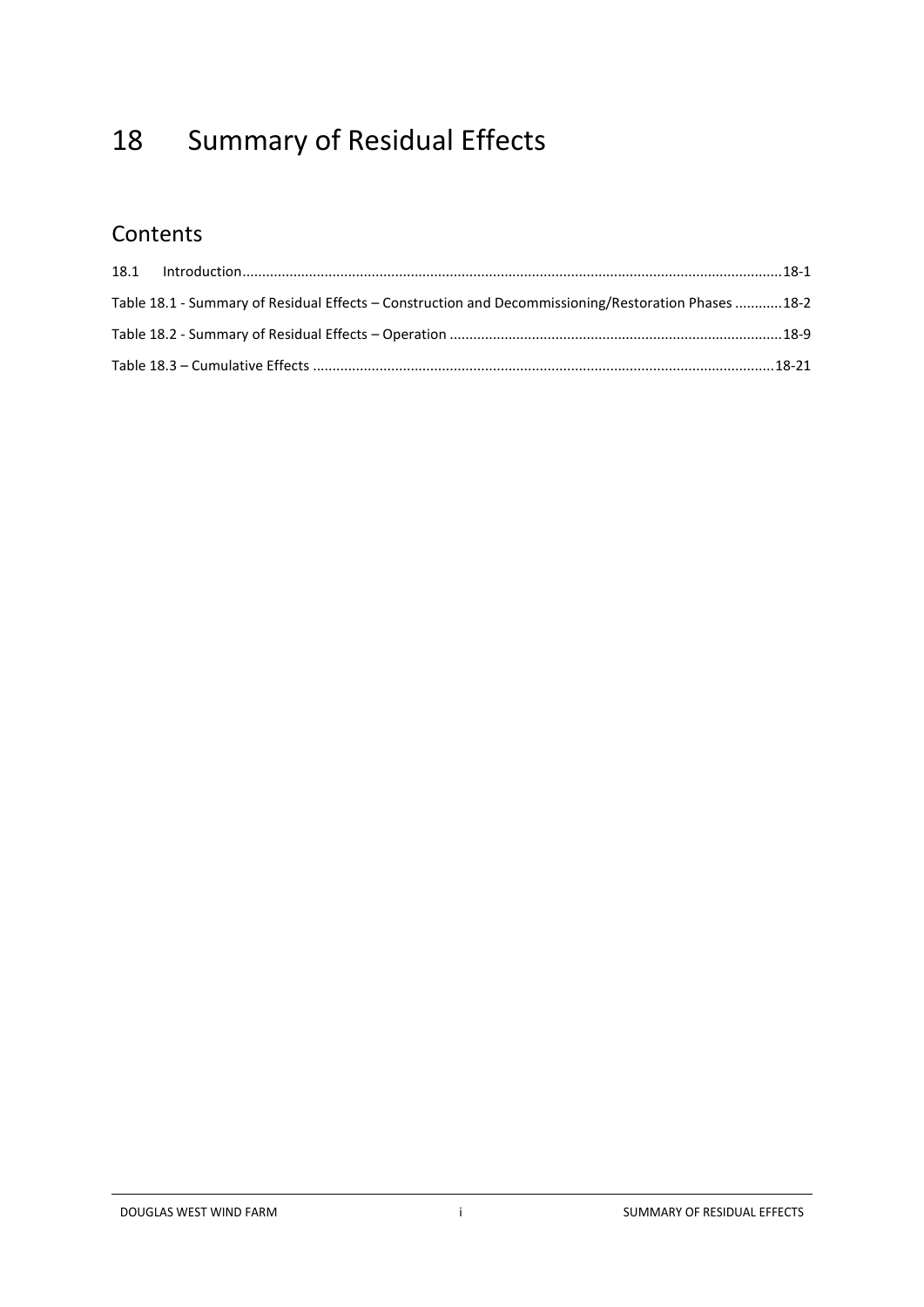This page is intentionally blank.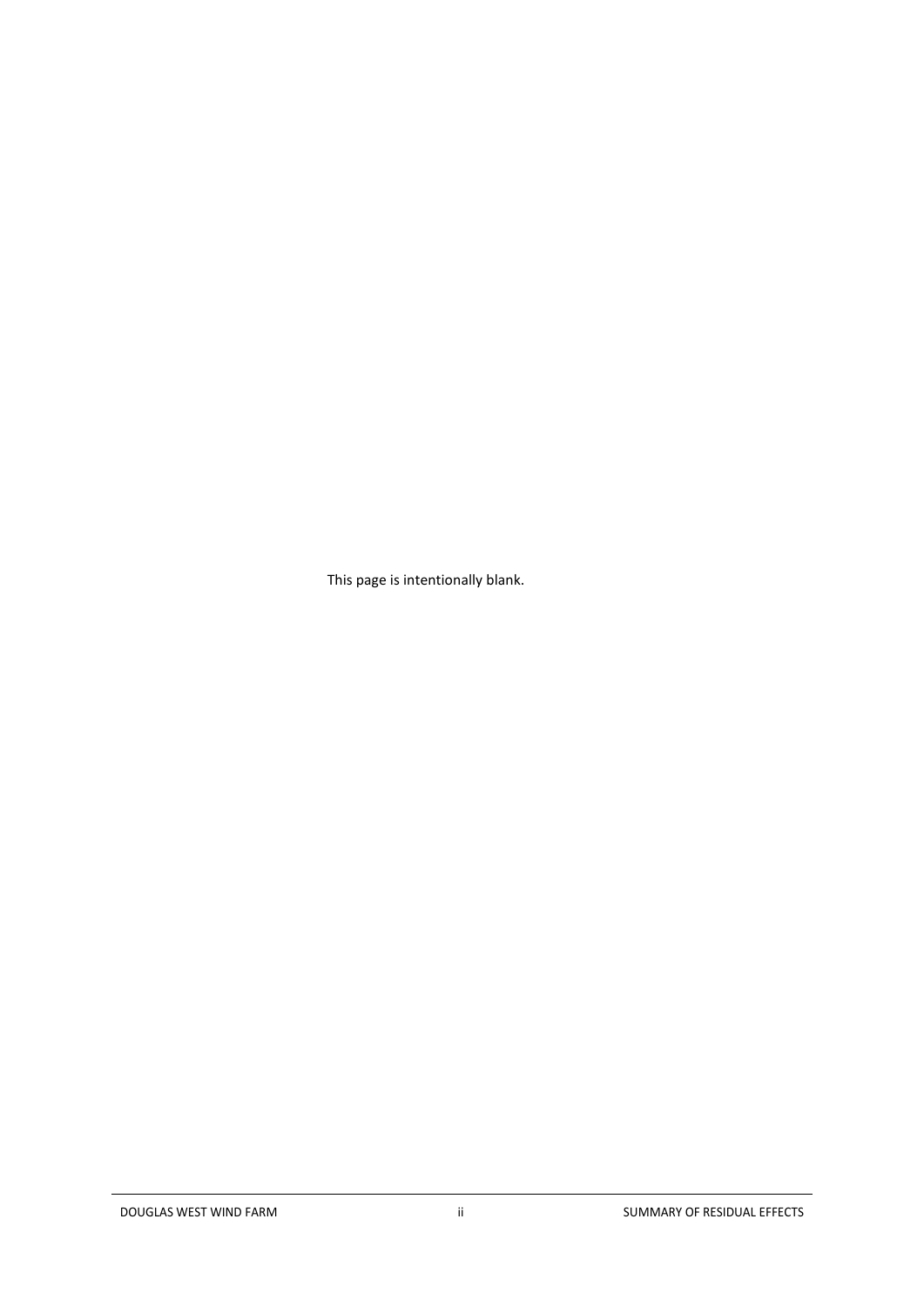## 18 Summary of Residual Effects

## <span id="page-2-0"></span>18.1 Introduction

- 18.1.1 Tables 18.1 and 18.2 provide a quick reference to the significant residual environmental effects identified in the technical sections of this Environmental Statement (ES), as well as a cross reference to the relevant mitigation measures identified.
- 18.1.2 The significant residual effects are highlighted in a "traffic light" formula for easy identification of beneficial and adverse effects as shown below.



- 18.1.3 The final column on Tables 18.1 and 18.2 provides a quick reference of the changes to the residual effects identified for the Consented Development and the Revised Development.
- 18.1.4 Table 18.3 provides a summary of the cumulative effects of the Revised Development in combination with other proposed, consented and operation developments within the area.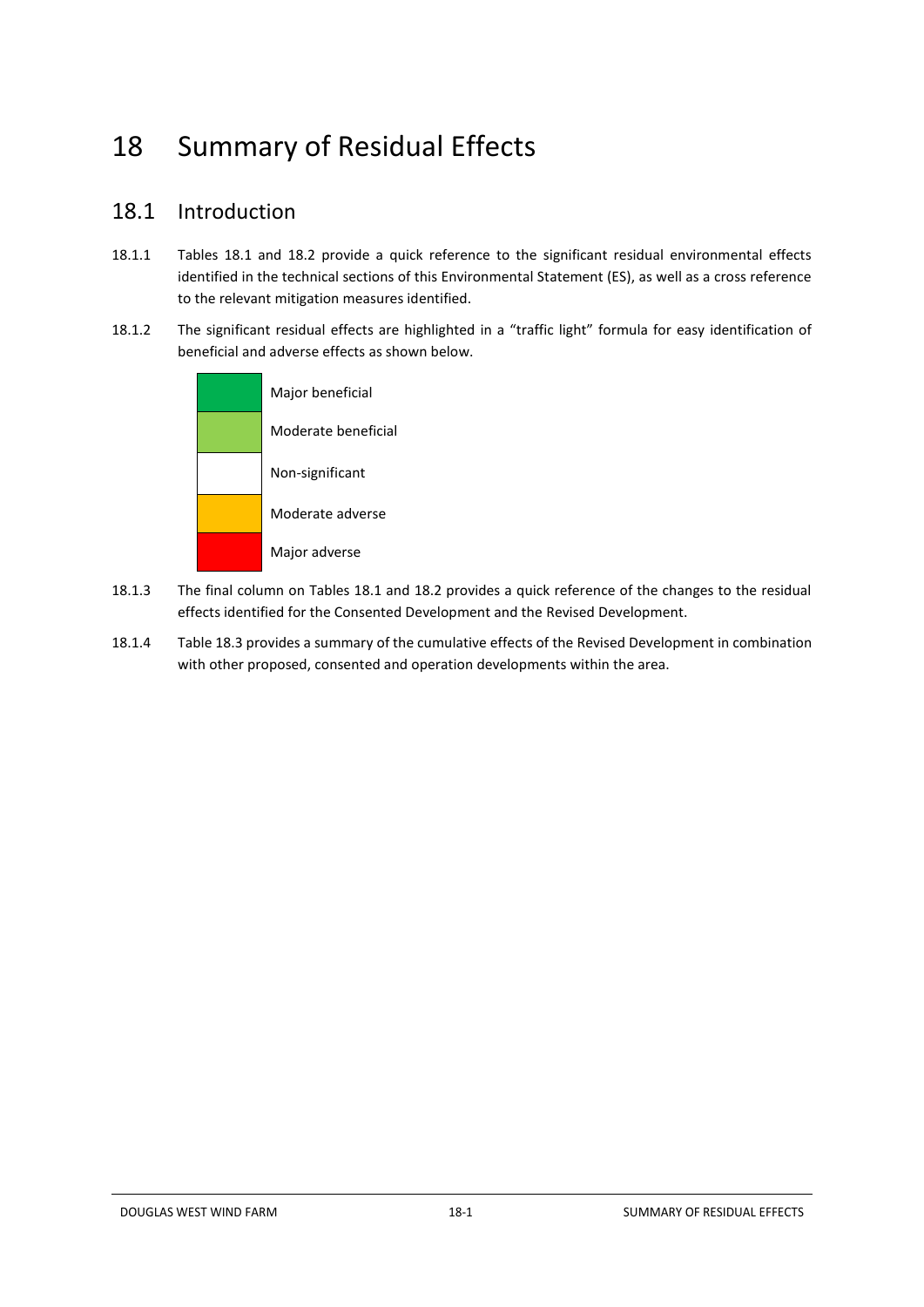### **Table 18.1 - Summary of Residual Effects – Construction and Decommissioning/Restoration Phases**

<span id="page-3-0"></span>

| <b>Description of Effect</b>                  | <b>Significance of Potential Effect</b> |                               | <b>Mitigation Measure</b>                                                       | <b>Significance of Residual Effect</b> |                                      | <b>Comparison with</b>              |
|-----------------------------------------------|-----------------------------------------|-------------------------------|---------------------------------------------------------------------------------|----------------------------------------|--------------------------------------|-------------------------------------|
|                                               | Significance                            | Beneficial/<br><b>Adverse</b> |                                                                                 | Significance                           | <b>Beneficial/</b><br><b>Adverse</b> | the Consented<br><b>Development</b> |
| <b>Landscape and Visual</b>                   |                                         |                               |                                                                                 |                                        |                                      |                                     |
| <b>Landscape Character</b>                    |                                         |                               |                                                                                 |                                        |                                      |                                     |
| Landscape Character Types and Sub-Types       | Worst-case<br>additional<br>Minor       | Adverse                       | N/A                                                                             | Worst-case<br>additional<br>Minor      | Adverse                              | No Change                           |
| <b>Visual Receptors</b>                       |                                         |                               |                                                                                 |                                        |                                      |                                     |
| Visual receptors within the study area        | Worst-case<br>additional<br>Minor       | Adverse                       | N/A                                                                             | Worst-case<br>additional<br>Minor      | Adverse                              | No Change                           |
| <b>Ecology and Nature Conservation</b>        |                                         |                               |                                                                                 |                                        |                                      |                                     |
| Direct and indirect habitat loss to wet heath | Minor and Not<br>Significant            | Adverse                       | Restoration/enhancement of habitats<br>(Appendix 7.8).                          | Negligible                             | Neutral                              | No Change                           |
| <b>Ornithology</b>                            |                                         |                               |                                                                                 |                                        |                                      |                                     |
| Geese                                         |                                         |                               |                                                                                 |                                        |                                      |                                     |
| Construction disturbance                      | Minor                                   | Adverse                       | N/A                                                                             | Minor                                  | Adverse                              | No Change                           |
| Habitat loss                                  | Negligible                              | Neutral                       |                                                                                 | Negligible                             | Neutral                              | No Change                           |
| <b>Black Grouse</b>                           |                                         |                               |                                                                                 |                                        |                                      |                                     |
| Construction disturbance                      | Minor                                   | Adverse                       | Pre-construction surveys; spatial and<br>temporal restrictions around lek sites | Negligible                             | Neutral                              | No Change                           |
| Habitat loss                                  | Negligible                              | Neutral                       |                                                                                 | Negligible                             | Neutral                              | No Change                           |
| <b>Hen harrier</b>                            |                                         |                               |                                                                                 |                                        |                                      |                                     |
| Construction disturbance                      | Minor                                   | Adverse                       | N/A                                                                             | Minor                                  | Adverse                              | No Change                           |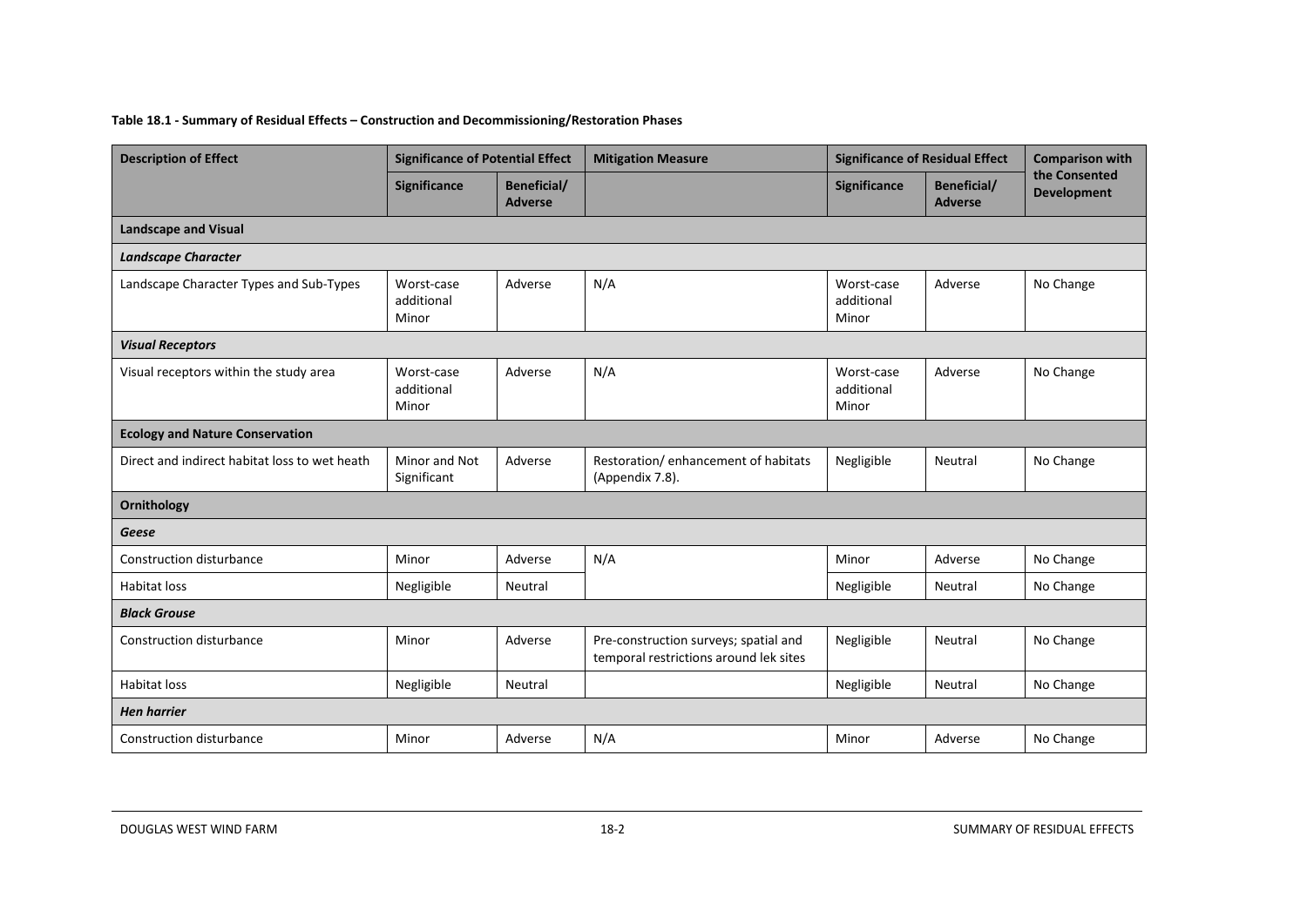| <b>Description of Effect</b>             | <b>Significance of Potential Effect</b> |                               | <b>Mitigation Measure</b>                                                                                                                                                                                                                           | <b>Significance of Residual Effect</b> |                               | <b>Comparison with</b>                                                                                                                                                                                                                                                                         |
|------------------------------------------|-----------------------------------------|-------------------------------|-----------------------------------------------------------------------------------------------------------------------------------------------------------------------------------------------------------------------------------------------------|----------------------------------------|-------------------------------|------------------------------------------------------------------------------------------------------------------------------------------------------------------------------------------------------------------------------------------------------------------------------------------------|
|                                          | <b>Significance</b>                     | Beneficial/<br><b>Adverse</b> |                                                                                                                                                                                                                                                     | Significance                           | Beneficial/<br><b>Adverse</b> | the Consented<br><b>Development</b>                                                                                                                                                                                                                                                            |
| Habitat loss                             | Minor                                   | Adverse                       |                                                                                                                                                                                                                                                     | Minor                                  | Adverse                       | No Change                                                                                                                                                                                                                                                                                      |
| <b>Waders</b>                            |                                         |                               |                                                                                                                                                                                                                                                     |                                        |                               |                                                                                                                                                                                                                                                                                                |
| Construction disturbance                 | Minor                                   | Adverse                       | $N/A-$                                                                                                                                                                                                                                              | Minor                                  | Adverse                       | No Change                                                                                                                                                                                                                                                                                      |
| Habitat loss                             | Minor                                   | Adverse                       |                                                                                                                                                                                                                                                     | Minor                                  | Adverse                       | No Change                                                                                                                                                                                                                                                                                      |
| <b>Noise and Vibration</b>               |                                         |                               |                                                                                                                                                                                                                                                     |                                        |                               |                                                                                                                                                                                                                                                                                                |
| Construction /Decommissioning site noise | Not significant                         | Adverse                       | Contractor will be required to comply<br>with the Construction (and<br>Decommissioning) Environmental<br>Management Plan (CEMP), requiring<br>work to be undertaken in accordance<br>with current best-practice, and pre-<br>defined working hours. | Not significant                        | Adverse                       | No Change                                                                                                                                                                                                                                                                                      |
| <b>Cultural Heritage</b>                 |                                         |                               |                                                                                                                                                                                                                                                     |                                        |                               |                                                                                                                                                                                                                                                                                                |
| Sites $(1, 3, 6 -16)$ - No direct impact | Negligible                              | Neutral                       | N/A                                                                                                                                                                                                                                                 | Negligible                             | Neutral                       | No material<br>difference.<br>There are 13 sites<br>which will not be<br>directly impacted<br>by the Revised<br>Development.<br>This compares<br>with 15 sites<br>which would not<br>be directly<br>impacted by the<br>Consented<br>Development,<br>although this total<br>includes Sites (17) |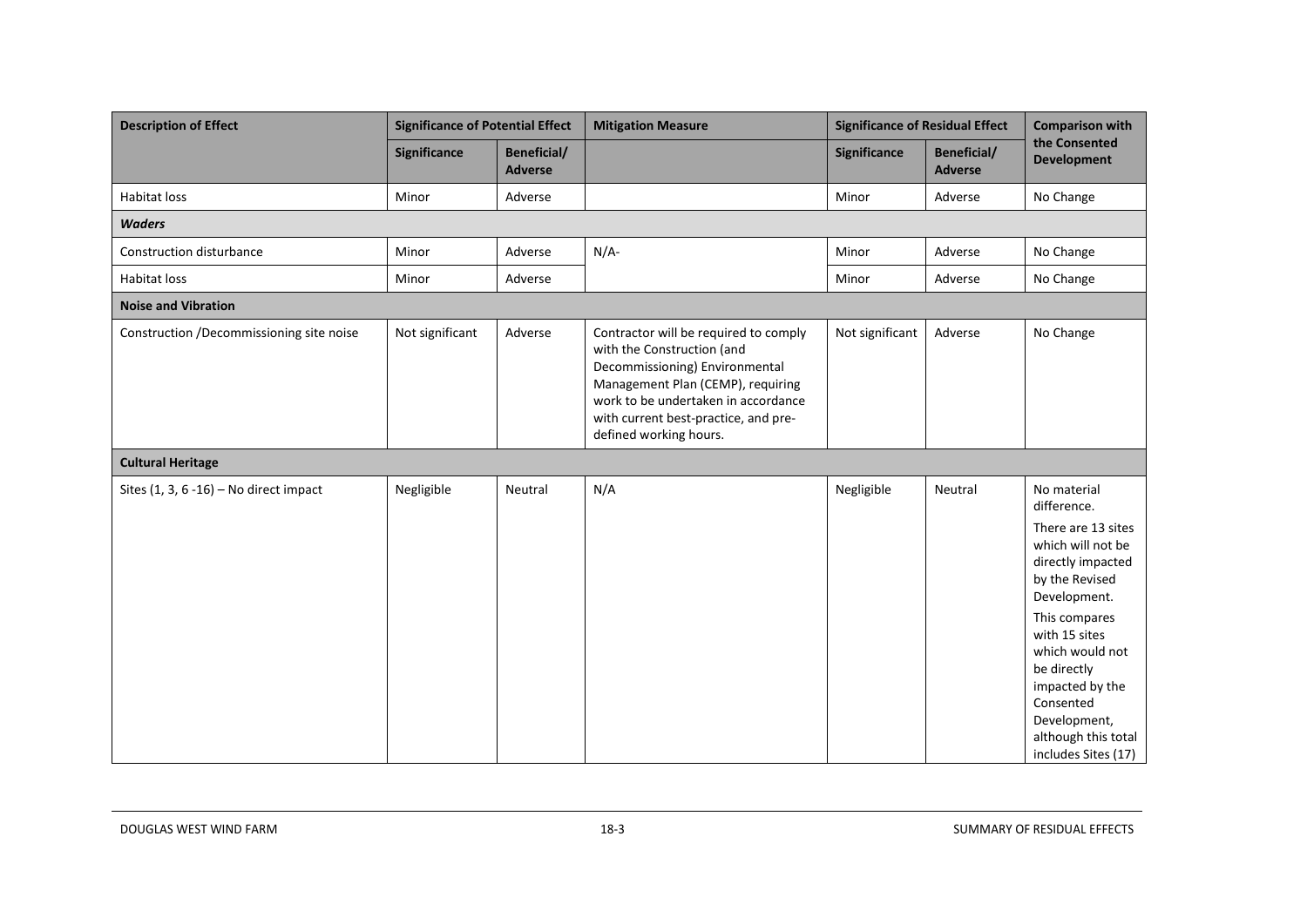| <b>Description of Effect</b>                                                             | <b>Significance of Potential Effect</b> |                                      | <b>Mitigation Measure</b>                                                                                                                                                                                                                                                                                                                                                                 | <b>Significance of Residual Effect</b> |                               | <b>Comparison with</b>                                                                                                                                                                                                                                                                                                                                   |
|------------------------------------------------------------------------------------------|-----------------------------------------|--------------------------------------|-------------------------------------------------------------------------------------------------------------------------------------------------------------------------------------------------------------------------------------------------------------------------------------------------------------------------------------------------------------------------------------------|----------------------------------------|-------------------------------|----------------------------------------------------------------------------------------------------------------------------------------------------------------------------------------------------------------------------------------------------------------------------------------------------------------------------------------------------------|
|                                                                                          | <b>Significance</b>                     | <b>Beneficial/</b><br><b>Adverse</b> |                                                                                                                                                                                                                                                                                                                                                                                           | <b>Significance</b>                    | Beneficial/<br><b>Adverse</b> | the Consented<br><b>Development</b>                                                                                                                                                                                                                                                                                                                      |
|                                                                                          |                                         |                                      |                                                                                                                                                                                                                                                                                                                                                                                           |                                        |                               | and (18) which<br>have been<br>regraded as their<br>exact location is<br>unknown (below).                                                                                                                                                                                                                                                                |
| Site (5) - Potential direct impact: Located<br>near proposed infrastructure works        | Minor                                   | Adverse                              | Sites delineated and marked prior to<br>excavation works to avoid damage                                                                                                                                                                                                                                                                                                                  | Negligible                             | Neutral                       | No material<br>difference.                                                                                                                                                                                                                                                                                                                               |
| Sites (2, 4 and 22) - Direct impact: Cut by site<br>infrastructure                       | Minor                                   | Adverse                              | An archaeological watching brief will<br>be maintained during all ground<br>breaking works in the vicinity of these<br>monuments. This will ensure these are<br>adequately recorded prior to, and<br>during, any disruption.<br>Those areas of the affected sites which<br>will remain unaffected by development<br>will be appropriately delineated to<br>avoid unnecessary disturbance. | Negligible                             | Adverse                       | 3 sites will be<br>directly impacted<br>by the Revised<br>Development,<br>compared to 2 for<br>the Consented<br>Development as<br>infrastructure<br>now impacts<br>upon Site 2.<br>The impact upon<br>Site 4 is likely to<br>be less for the<br>Revised<br>Development as<br>only one of the<br>two recorded<br>enclosures will be<br>directly affected. |
| Sites (17 and 18) - Potential direct impact.<br>Exact location of these sites is unknown | Minor                                   | Adverse                              | An archaeological watching brief will<br>be maintained during all ground<br>breaking works across the southern<br>part of the site, ensuring that any                                                                                                                                                                                                                                     | Negligible                             | Adverse                       | No material<br>difference.                                                                                                                                                                                                                                                                                                                               |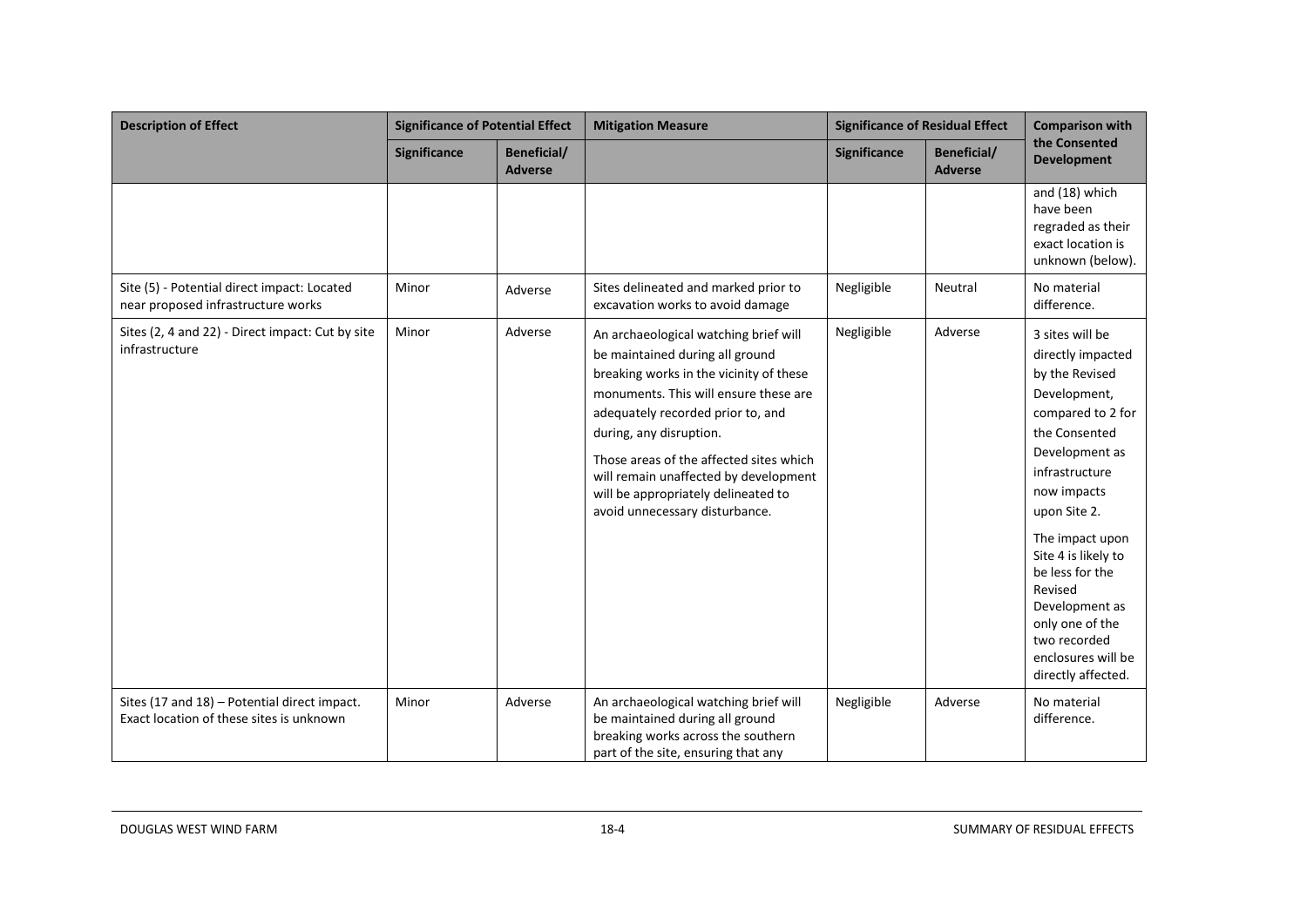| <b>Description of Effect</b>                                                                                                             | <b>Significance of Potential Effect</b> |                               | <b>Mitigation Measure</b>                                                                                                                                                                                                                                                   | <b>Significance of Residual Effect</b> |                                      | <b>Comparison with</b>                                                                                                                                                                                   |
|------------------------------------------------------------------------------------------------------------------------------------------|-----------------------------------------|-------------------------------|-----------------------------------------------------------------------------------------------------------------------------------------------------------------------------------------------------------------------------------------------------------------------------|----------------------------------------|--------------------------------------|----------------------------------------------------------------------------------------------------------------------------------------------------------------------------------------------------------|
|                                                                                                                                          | <b>Significance</b>                     | Beneficial/<br><b>Adverse</b> |                                                                                                                                                                                                                                                                             | <b>Significance</b>                    | <b>Beneficial/</b><br><b>Adverse</b> | the Consented<br><b>Development</b>                                                                                                                                                                      |
|                                                                                                                                          |                                         |                               | direct impact upon these monuments<br>will be identified and adequately<br>recorded.                                                                                                                                                                                        |                                        |                                      |                                                                                                                                                                                                          |
| Site (19) - Potential direct impact. Exact<br>location of site is unknown, although this<br>area was likely disturbed by coal extraction | Minor                                   | Adverse                       | During site works associated with the<br>installation of the site compounds, an<br>archaeological watching brief will be<br>maintained should this area be shown<br>to be undisturbed.                                                                                      | Negligible                             | Adverse                              | No material<br>difference.                                                                                                                                                                               |
| Sites (20 and 21) - No direct impact:<br>Although exact location is unknown, sites<br>likely removed by coal extraction                  | Negligible                              | Adverse                       | It is almost certain these areas have<br>been compromised by coal extraction.<br>However, the Contractor will be issued<br>with guidance and a toolbox talk about<br>how to react should archaeological<br>remains be encountered during works<br>in this area of the site. | Negligible                             | Neutral                              | No material<br>difference.                                                                                                                                                                               |
| Direct impact: Potential for damage to<br>previously unrecorded features                                                                 | Moderate                                | Adverse                       | An archaeological watching brief will<br>be maintained during all ground<br>breaking works across those areas of<br>the site unaffected by opencast mining.<br>This will ensure any previously<br>unrecorded archaeological deposits are<br>identified and recorded.        | Minor                                  | Adverse                              | No material<br>difference.<br>The potential for<br>damage to<br>unrecorded<br>archaeological<br>deposits remains<br>the same for both<br>the Revised<br>Development and<br>the Consented<br>Development. |
| Geology, Hydrology and Hydrogeology                                                                                                      |                                         |                               |                                                                                                                                                                                                                                                                             |                                        |                                      |                                                                                                                                                                                                          |
| Pollution impact from sediment run-off                                                                                                   | Major                                   | Adverse                       | 50 m buffer around watercourses.<br>Water quality monitoring.                                                                                                                                                                                                               | Minor                                  | Adverse                              | No Change                                                                                                                                                                                                |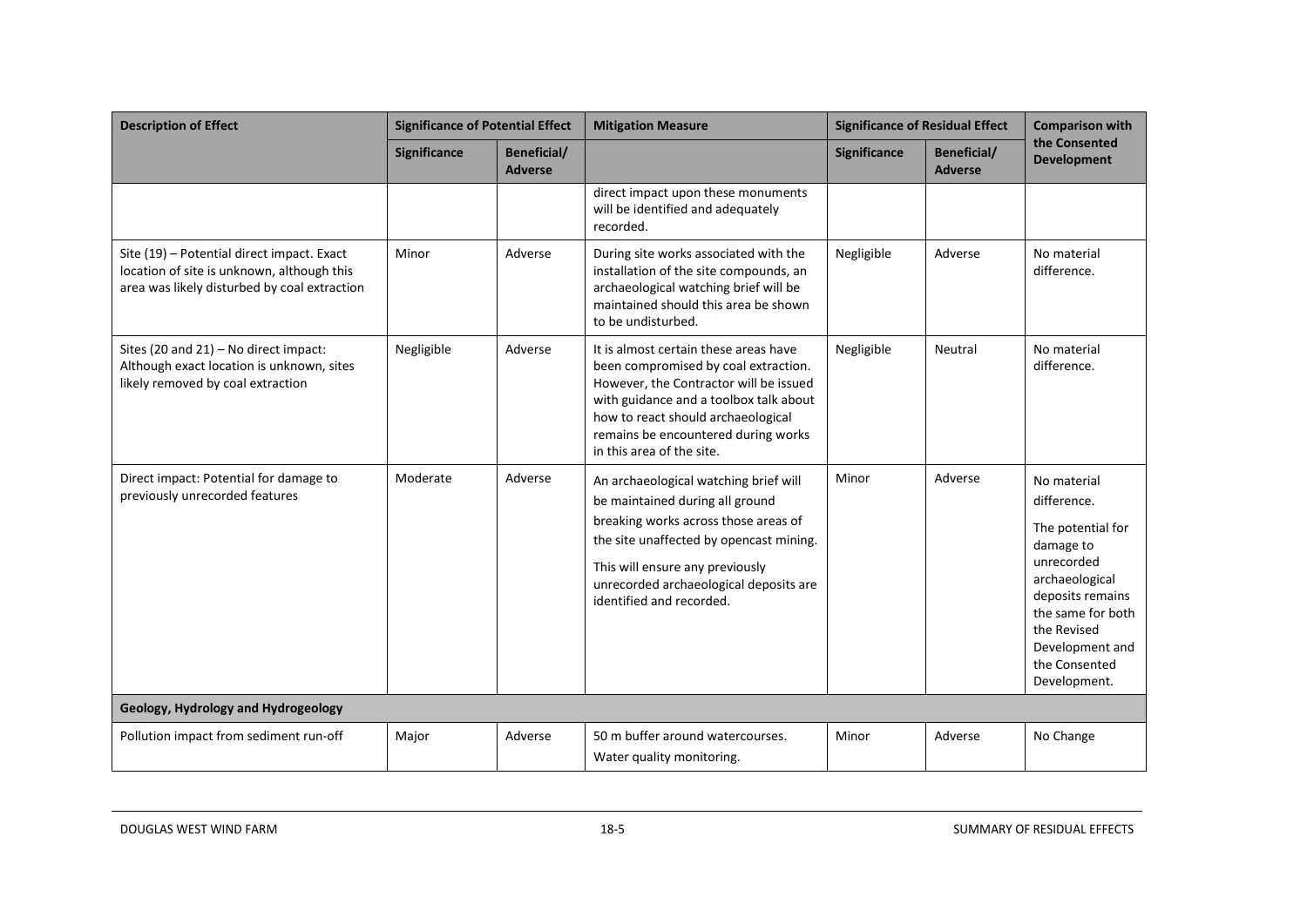| <b>Description of Effect</b>                           | <b>Significance of Potential Effect</b> |                               | <b>Mitigation Measure</b>                                                                                                                                                                                                                                                                                                                                                                                                                                        | <b>Significance of Residual Effect</b> |                               | <b>Comparison with</b>              |
|--------------------------------------------------------|-----------------------------------------|-------------------------------|------------------------------------------------------------------------------------------------------------------------------------------------------------------------------------------------------------------------------------------------------------------------------------------------------------------------------------------------------------------------------------------------------------------------------------------------------------------|----------------------------------------|-------------------------------|-------------------------------------|
|                                                        | <b>Significance</b>                     | Beneficial/<br><b>Adverse</b> |                                                                                                                                                                                                                                                                                                                                                                                                                                                                  | Significance                           | Beneficial/<br><b>Adverse</b> | the Consented<br><b>Development</b> |
|                                                        |                                         |                               | Pre-construction site investigations.<br>CEMP, construction site management<br>and pollution management plans.                                                                                                                                                                                                                                                                                                                                                   |                                        |                               |                                     |
| Pollution impact from chemical<br>contaminated run-off | Major                                   | Adverse                       | 50 m buffer around watercourses for<br>new infrastructure where practical.<br>Water quality monitoring.<br>CEMP and construction site<br>management.<br>Micro-siting of concrete batching area,<br>with no batching activities, concrete<br>transfer between vehicles or into<br>vehicles taking place within 30 m of<br>watercourses and water bodies.                                                                                                          | Minor                                  | Adverse                       | No Change                           |
| Impact from soil compaction                            | Moderate                                | Adverse                       | Detailed ground investigations and<br>micro siting away from sensitive areas.<br>Stripped soils will be stored in<br>temporary windrows on either side of<br>the road, and then used in forming soft<br>verges to roads, or to improve soil<br>cover on the previously opencast areas<br>within the site.<br>The CEMP will include a requirement<br>for defined and delineated working<br>areas for heavy machinery to avoid<br>unnecessary compaction of soils. | Negligible                             | Neutral                       | No Change                           |
| Impact on the integrity of banking                     | Major                                   | Adverse                       | CEMP (including water-crossing design)<br>and construction site management<br>plan.                                                                                                                                                                                                                                                                                                                                                                              | Negligible                             | Adverse                       | No Change                           |
| Direct discharge of untreated foul drainage            | Major                                   | Adverse                       | 50m buffer around watercourses.                                                                                                                                                                                                                                                                                                                                                                                                                                  | Minor                                  | Adverse                       | No Change                           |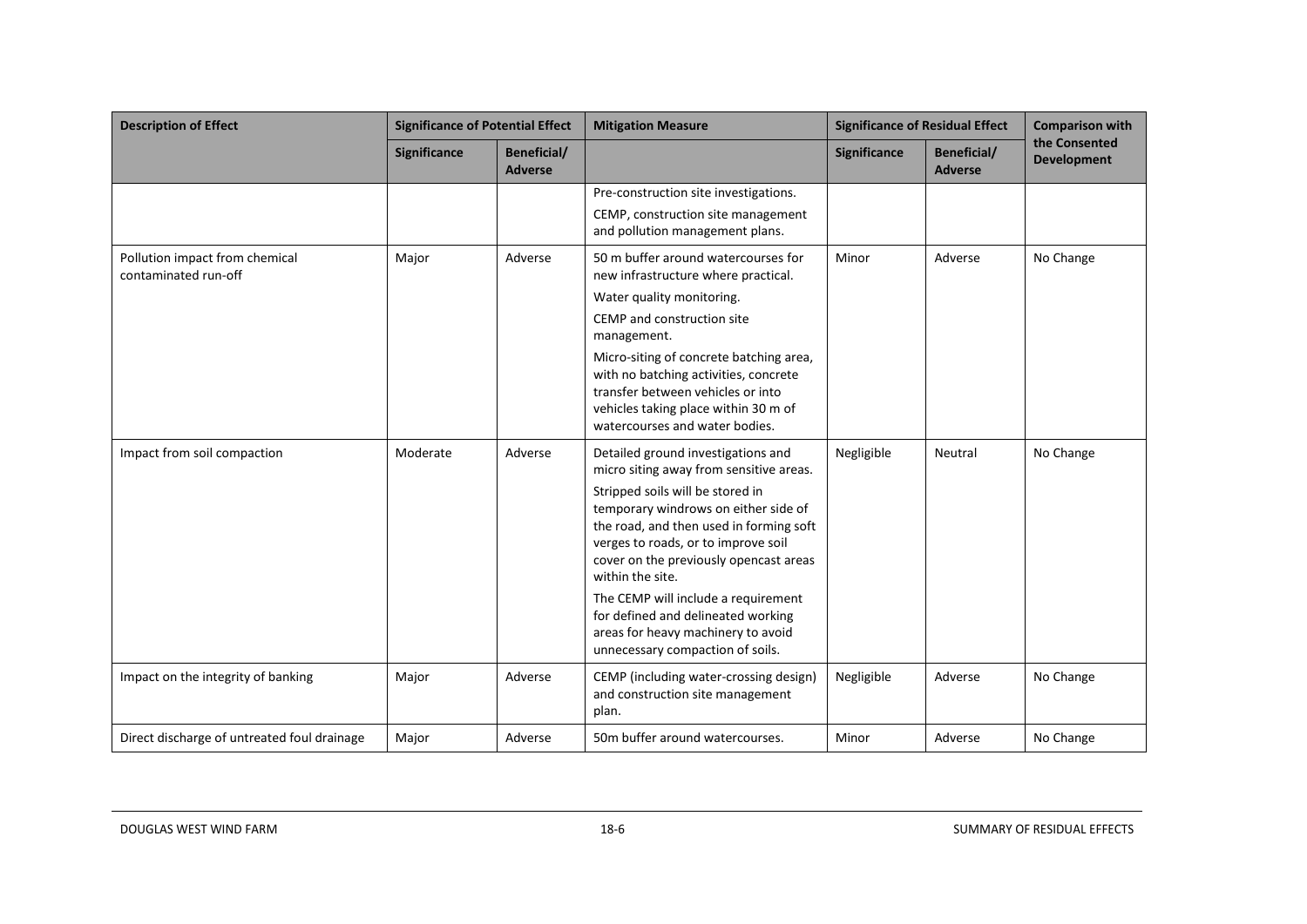| <b>Description of Effect</b>                                                                                                      | <b>Significance of Potential Effect</b> |                               | <b>Mitigation Measure</b>                                                                                        | <b>Significance of Residual Effect</b> |                                      | <b>Comparison with</b>              |  |  |  |
|-----------------------------------------------------------------------------------------------------------------------------------|-----------------------------------------|-------------------------------|------------------------------------------------------------------------------------------------------------------|----------------------------------------|--------------------------------------|-------------------------------------|--|--|--|
|                                                                                                                                   | Significance                            | Beneficial/<br><b>Adverse</b> |                                                                                                                  | <b>Significance</b>                    | <b>Beneficial/</b><br><b>Adverse</b> | the Consented<br><b>Development</b> |  |  |  |
|                                                                                                                                   |                                         |                               | Water quality monitoring.<br>CEMP and construction site<br>management.<br>Welfare facilities will be approved by |                                        |                                      |                                     |  |  |  |
|                                                                                                                                   |                                         |                               | Scottish Water and SEPA.                                                                                         |                                        |                                      |                                     |  |  |  |
| <b>Transport and Traffic</b>                                                                                                      |                                         |                               |                                                                                                                  |                                        |                                      |                                     |  |  |  |
| Traffic impact during construction and<br>decommissioning                                                                         | Negligible                              | Adverse                       | <b>Construction Traffic Management Plan</b>                                                                      | Negligible                             | Adverse                              | No Change                           |  |  |  |
| Socio-Economic (Bold text indicates a Significant Effect)                                                                         |                                         |                               |                                                                                                                  |                                        |                                      |                                     |  |  |  |
| Effect on local tourism sector due to<br>additional expenditure by workers during the<br>construction phase.                      | Negligible                              | Beneficial                    | n/a                                                                                                              | Negligible                             | <b>Beneficial</b>                    | No Change                           |  |  |  |
| Effect of expenditure of workers in tourism<br>businesses within 5km of the Revised<br>Development during the construction phase. | Moderate                                | Beneficial                    | n/a                                                                                                              | <b>Moderate</b>                        | <b>Beneficial</b>                    | No Change                           |  |  |  |
| Effect on national economy of construction<br>related expenditure.                                                                | Negligible                              | Beneficial                    | n/a                                                                                                              | Negligible                             | Beneficial                           | No Change                           |  |  |  |
| Effect on regional/local economy of<br>construction related expenditure.                                                          | Moderate                                | <b>Beneficial</b>             | n/a                                                                                                              | <b>Moderate</b>                        | <b>Beneficial</b>                    | No Change                           |  |  |  |
| Effect of decommissioning expenditure on<br>regional/national/local economy                                                       | Negligible/<br>Minor                    | Beneficial                    | n/a                                                                                                              | Negligible/<br>Minor                   | Beneficial                           | No Change                           |  |  |  |
| Aviation, Radar and Telecommunication                                                                                             |                                         |                               |                                                                                                                  |                                        |                                      |                                     |  |  |  |
| Effects on aviation, radar and<br>telecommunication interests during<br>construction and decommissioning                          | Negligible                              | Neutral                       | Aviation lighting will be installed if<br>requested by the MoD.                                                  | Negligible                             | Neutral                              | No Change                           |  |  |  |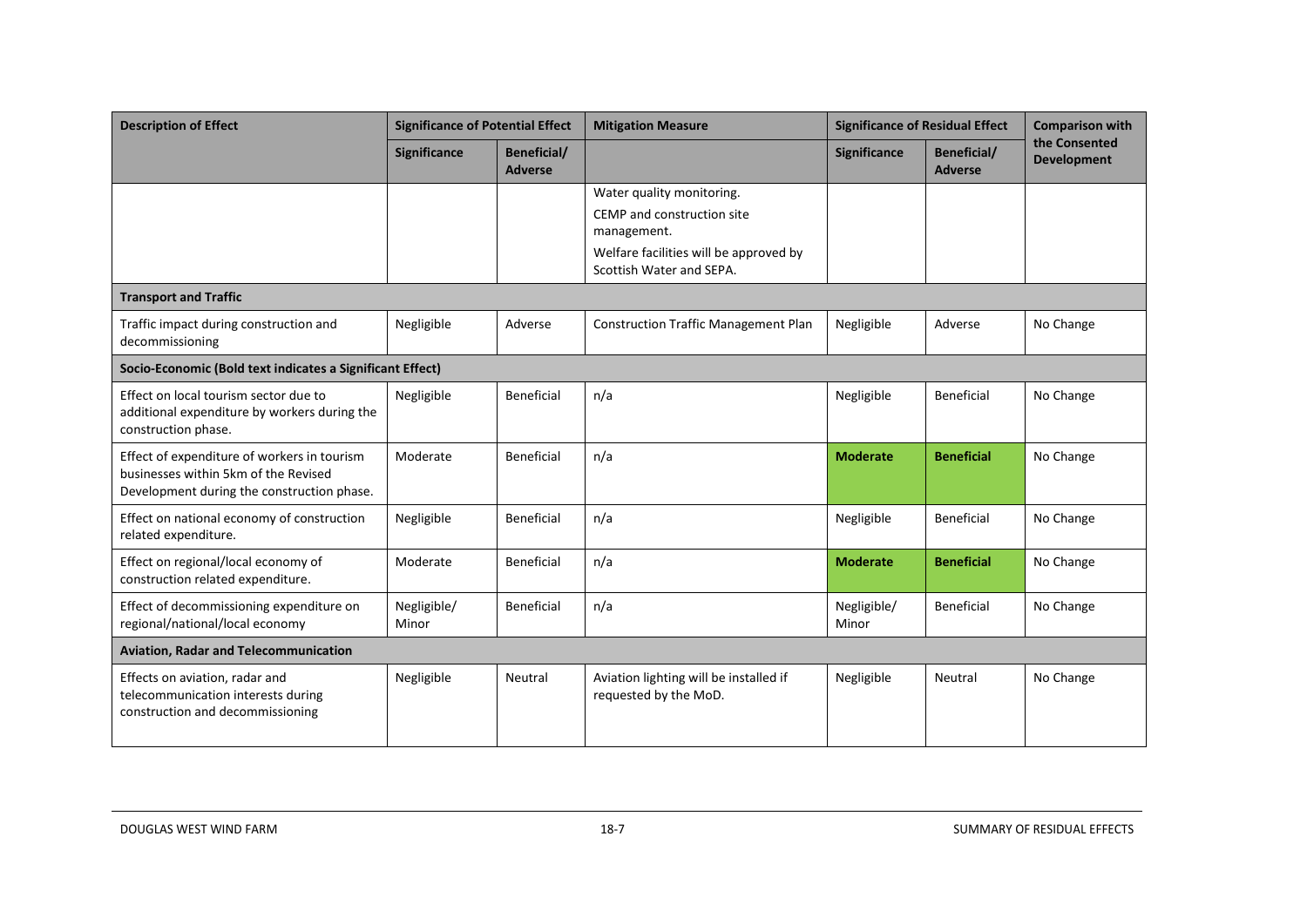| <b>Description of Effect</b>                                   | <b>Significance of Potential Effect</b> |  | <b>Mitigation Measure</b> | <b>Significance of Residual Effect</b> |                                      | <b>Comparison with</b>              |  |  |
|----------------------------------------------------------------|-----------------------------------------|--|---------------------------|----------------------------------------|--------------------------------------|-------------------------------------|--|--|
|                                                                | <b>Significance</b>                     |  |                           | <b>Significance</b>                    | <b>Beneficial/</b><br><b>Adverse</b> | the Consented<br><b>Development</b> |  |  |
| Shadow Flicker                                                 |                                         |  |                           |                                        |                                      |                                     |  |  |
| No effects anticipated during construction or decommissioning. |                                         |  |                           |                                        |                                      | No Change                           |  |  |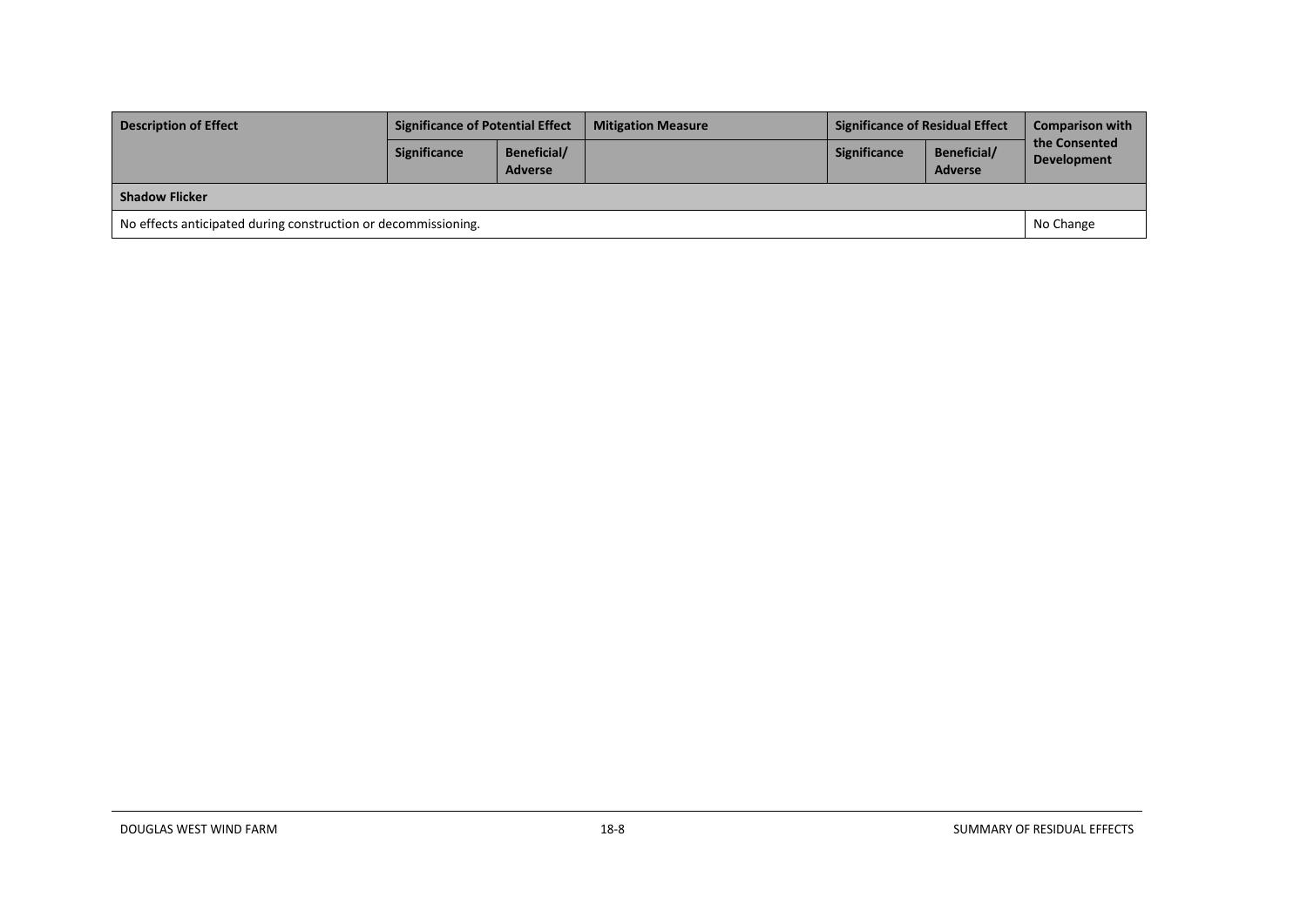### **Table 18.2 - Summary of Residual Effects – Operation**

<span id="page-10-0"></span>

| <b>Description of Effect</b>                                    | <b>Significance of Potential Effect</b>                                                                          |                                      | <b>Mitigation Measure</b> | <b>Significance of Residual Effect</b>                                                                                     |                               | <b>Comparison with</b><br>the Consented |  |  |  |
|-----------------------------------------------------------------|------------------------------------------------------------------------------------------------------------------|--------------------------------------|---------------------------|----------------------------------------------------------------------------------------------------------------------------|-------------------------------|-----------------------------------------|--|--|--|
|                                                                 | Significance                                                                                                     | <b>Beneficial/</b><br><b>Adverse</b> |                           | Significance                                                                                                               | Beneficial/<br><b>Adverse</b> | <b>Development</b>                      |  |  |  |
| Landscape and Visual (Bold text indicates a Significant Effect) |                                                                                                                  |                                      |                           |                                                                                                                            |                               |                                         |  |  |  |
| <b>Landscape Character</b>                                      |                                                                                                                  |                                      |                           |                                                                                                                            |                               |                                         |  |  |  |
| 5. Plateau Farmland                                             | Moderate<br>(up to<br>approx<br>4km)                                                                             | <b>Adverse</b>                       | N/A                       | <b>Moderate</b><br>(Up to approx<br>4km)                                                                                   | <b>Adverse</b>                | No Change                               |  |  |  |
|                                                                 | Moderate<br>(approx)<br>4km -7km)                                                                                | Adverse                              | N/A                       | <b>Moderate</b><br>(Approx 4km -<br>7km)                                                                                   | <b>Adverse</b>                | No Change                               |  |  |  |
|                                                                 | Moderate/<br>Minor (Over<br>7km)                                                                                 | Adverse                              | N/A                       | Moderate/<br>Minor (Over<br>7km)                                                                                           | Adverse                       | No Change                               |  |  |  |
| 5B. Plateau Farmland Opencast<br>Mining                         | Moderate                                                                                                         | <b>Adverse</b>                       | N/A                       | <b>Moderate</b>                                                                                                            | <b>Adverse</b>                | No Change                               |  |  |  |
| 6. Plateau Moorland                                             | Moderate                                                                                                         | <b>Adverse</b>                       | N/A                       | <b>Moderate</b>                                                                                                            | <b>Adverse</b>                | No Change                               |  |  |  |
| 7. Rolling Moorland                                             | Major/Mod<br>erate (area<br>within<br>which the<br><b>Revised</b><br>Developme<br>nt is<br>partially<br>located) | <b>Adverse</b>                       | N/A                       | Major/<br><b>Moderate</b><br>(area within<br>which the<br><b>Revised</b><br><b>Development</b><br>is partially<br>located) | <b>Adverse</b>                | No Change                               |  |  |  |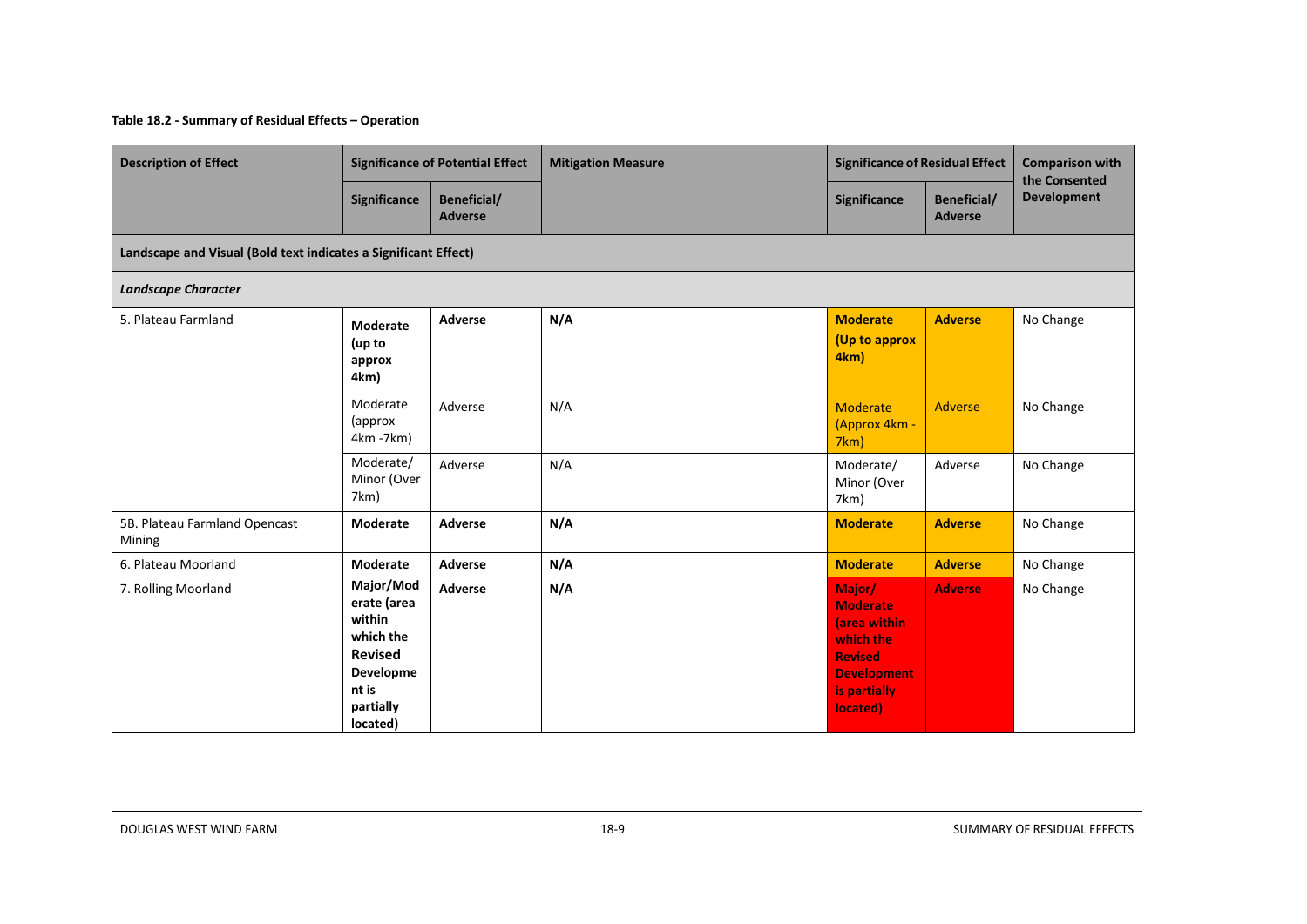| <b>Description of Effect</b> | <b>Significance of Potential Effect</b>                                                                                                                                                                     |                               | <b>Mitigation Measure</b> | <b>Significance of Residual Effect</b>                                                                                                                                                                                                   |                               | <b>Comparison with</b><br>the Consented |
|------------------------------|-------------------------------------------------------------------------------------------------------------------------------------------------------------------------------------------------------------|-------------------------------|---------------------------|------------------------------------------------------------------------------------------------------------------------------------------------------------------------------------------------------------------------------------------|-------------------------------|-----------------------------------------|
|                              | Significance                                                                                                                                                                                                | Beneficial/<br><b>Adverse</b> |                           | Significance                                                                                                                                                                                                                             | Beneficial/<br><b>Adverse</b> | <b>Development</b>                      |
|                              | Moderate<br>(area 3-6km<br>south east<br>and 6-10km<br>south west)                                                                                                                                          | Adverse                       | N/A                       | Moderate<br>(area 3-6km<br>south east<br>and 6-10km<br>south west)                                                                                                                                                                       | Adverse                       | No Change                               |
| 8. Upland River Valley       | No Effect<br>(Douglas<br>Water<br>Valley -<br>within<br>1.5km)                                                                                                                                              | N/A                           | N/A                       | No Effect<br>(Douglas<br>Water Valley -<br>within 1.5km)                                                                                                                                                                                 | N/A                           | No Change                               |
|                              | Major/Mod<br>erate<br>(Douglas<br>Water<br>Valley -<br>south east<br>of the<br><b>Douglas</b><br><b>Water and</b><br>where<br>vegetation<br>or buildings<br>do not<br>obstruct<br>views of the<br>turbines) | <b>Adverse</b>                | N/A                       | Major/<br><b>Moderate</b><br><b>(Douglas</b><br><b>Water Valley</b><br>- south east<br>of the<br><b>Douglas</b><br><b>Water and</b><br>where<br><b>vegetation or</b><br><b>buildings do</b><br>not obstruct<br>views of the<br>turbines) | <b>Adverse</b>                | No Change                               |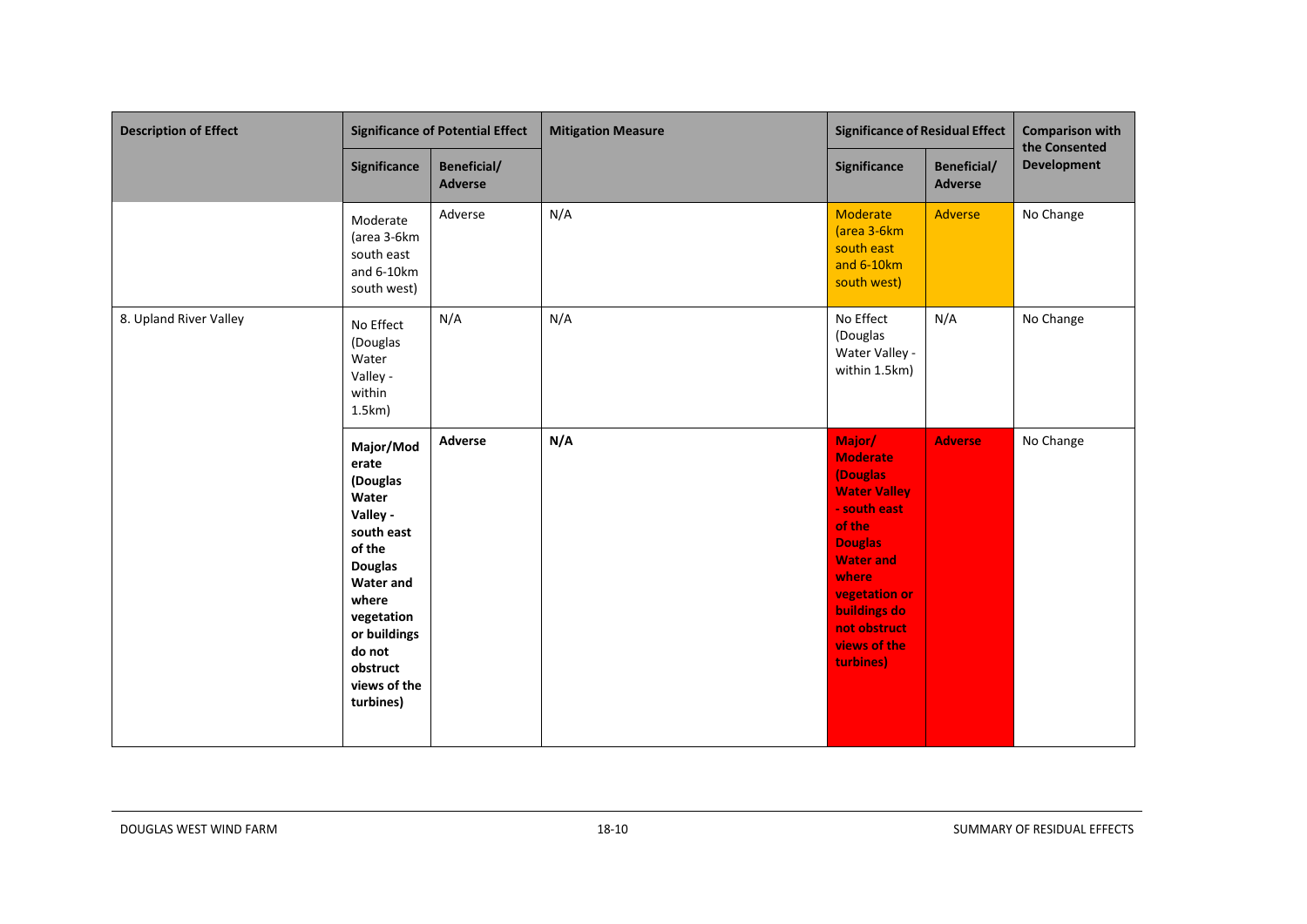| <b>Description of Effect</b> |                                                                                                                       | <b>Significance of Potential Effect</b> | <b>Mitigation Measure</b> | <b>Significance of Residual Effect</b>                                                                                             |                                      | <b>Comparison with</b><br>the Consented |
|------------------------------|-----------------------------------------------------------------------------------------------------------------------|-----------------------------------------|---------------------------|------------------------------------------------------------------------------------------------------------------------------------|--------------------------------------|-----------------------------------------|
|                              | Significance                                                                                                          | Beneficial/<br><b>Adverse</b>           |                           | Significance                                                                                                                       | <b>Beneficial/</b><br><b>Adverse</b> | <b>Development</b>                      |
|                              | Moderate<br>(Douglas<br>Water<br>Valley $-$<br>Douglas<br>village and<br>River<br>Nethan<br>$Valuey -$<br>within 3km) | Adverse                                 |                           | <b>Moderate</b><br>(Douglas<br><b>Water Valley</b><br>- Douglas<br>village and<br><b>River Nethan</b><br>Valley $-$<br>within 3km) | <b>Adverse</b>                       | No Change                               |
|                              | Moderate/<br>Minor (River<br>Nethan<br>Valley<br>$\overline{\phantom{a}}$<br>beyond<br>3km)                           | Adverse                                 |                           | Moderate/<br>Minor (River<br>Nethan Valley<br>- beyond<br>3km)                                                                     | Adverse                              | No Change                               |
| 9. Broad Valley Upland       | Moderate<br>(up to 5km)                                                                                               | Adverse                                 | N/A                       | Moderate (up<br>to 5km)                                                                                                            | Adverse                              | No Change                               |
|                              | Moderate/<br>Minor (over<br>5km)                                                                                      | Adverse                                 | N/A                       | Moderate/<br>Minor (over<br>5km)                                                                                                   | Adverse                              | No Change                               |
| 10. Foothills                | Moderate<br>(up to 5km)                                                                                               | Adverse                                 | N/A                       | Moderate (up<br>to 5km)                                                                                                            | Adverse                              | No Change                               |
|                              | Moderate/<br>Minor (over<br>5km)                                                                                      | Adverse                                 | N/A                       | Moderate/<br>Minor (over<br>5km)                                                                                                   | Adverse                              | No Change                               |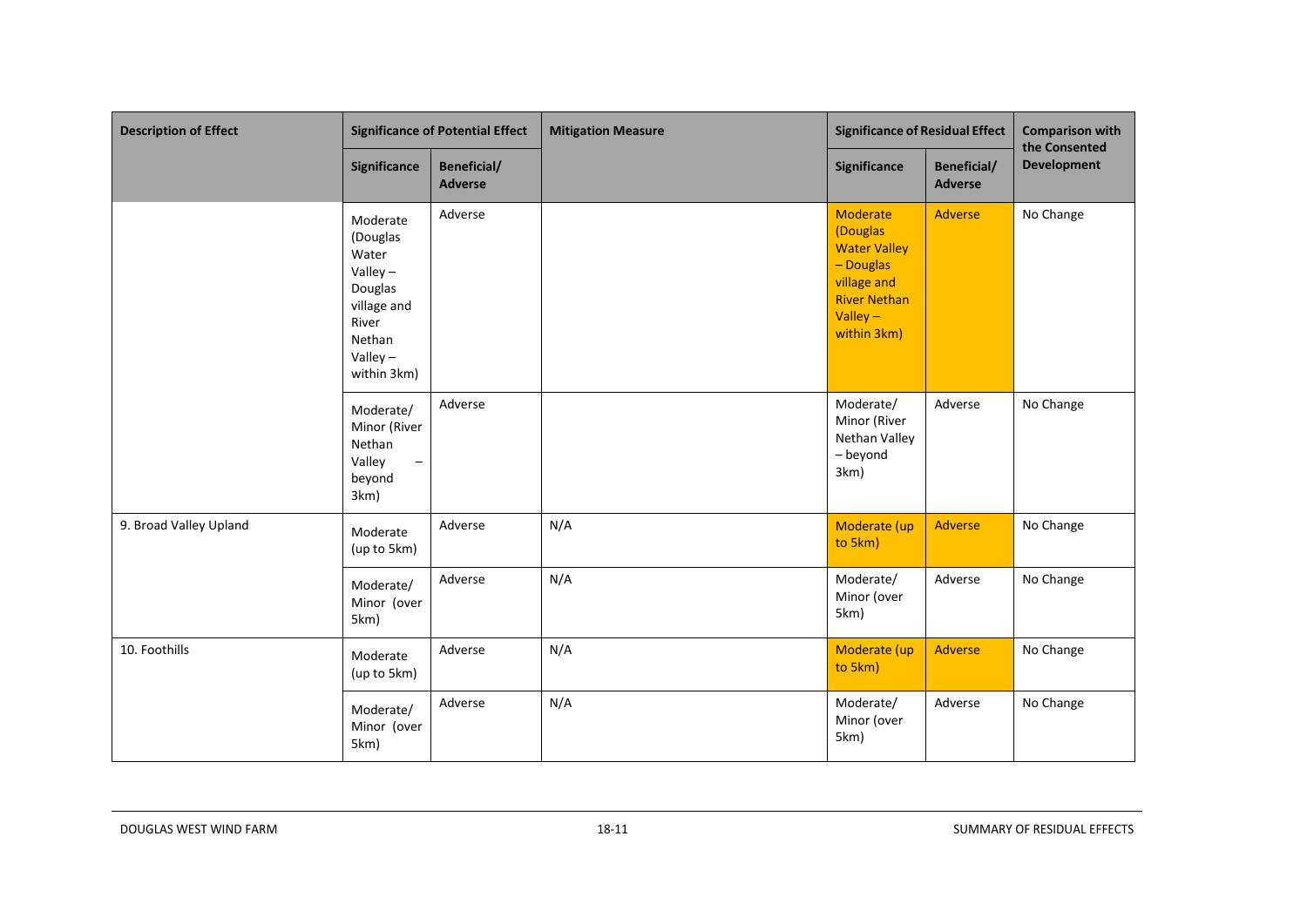| <b>Description of Effect</b>     | <b>Significance of Potential Effect</b> |                                      | <b>Mitigation Measure</b> | <b>Significance of Residual Effect</b>          |                                      | <b>Comparison with</b><br>the Consented                                |  |  |  |  |
|----------------------------------|-----------------------------------------|--------------------------------------|---------------------------|-------------------------------------------------|--------------------------------------|------------------------------------------------------------------------|--|--|--|--|
|                                  | Significance                            | <b>Beneficial/</b><br><b>Adverse</b> |                           | Significance                                    | <b>Beneficial/</b><br><b>Adverse</b> | <b>Development</b>                                                     |  |  |  |  |
| <b>Representative Viewpoints</b> |                                         |                                      |                           |                                                 |                                      |                                                                        |  |  |  |  |
| Viewpoints 1 and 3               | Major                                   | <b>Adverse</b>                       | N/A                       | <b>Major</b>                                    | <b>Adverse</b>                       | No Change                                                              |  |  |  |  |
| Viewpoint 4                      | Major                                   | <b>Adverse</b>                       | N/A                       | <b>Major</b>                                    | <b>Adverse</b>                       | Change from<br>Moderate/Major<br>to Major                              |  |  |  |  |
| Viewpoint 13                     | Moderate/<br>Major                      | <b>Adverse</b>                       | N/A                       | Moderate/<br><b>Major</b>                       | <b>Adverse</b>                       | No Change                                                              |  |  |  |  |
| Viewpoints 2 and 5               | <b>Moderate</b>                         | <b>Adverse</b>                       | N/A                       | <b>Moderate</b>                                 | <b>Adverse</b>                       | No Change                                                              |  |  |  |  |
| Viewpoints 6, 7, 9 and 20        | Moderate                                | Adverse                              | N/A                       | <b>Moderate</b>                                 | <b>Adverse</b>                       | No Change                                                              |  |  |  |  |
| Viewpoint 8                      | Moderate/<br>Minor to<br>Moderate       | Adverse                              | N/A                       | Moderate/<br><b>Minor to</b><br><b>Moderate</b> | <b>Adverse</b>                       | Change from<br>Moderate/ Minor<br>to Moderate/<br>Minor to<br>Moderate |  |  |  |  |
| Viewpoints 10, 11, 14 and 15     | Moderate/<br>Minor                      | Adverse                              | N/A                       | Moderate/<br>Minor                              | Adverse                              | No Change                                                              |  |  |  |  |
| Viewpoint 12                     | to<br>Minor<br>Moderate/<br>Minor       | Adverse                              | N/A                       | Minor to<br>Moderate/<br>Minor                  | Adverse                              | Change from<br>Minor to Minor to<br>Moderate/ Minor                    |  |  |  |  |
| Viewpoints 16, 17, 18 and 19     | Minor                                   | Adverse                              | N/A                       | Minor                                           | Adverse                              | No Change                                                              |  |  |  |  |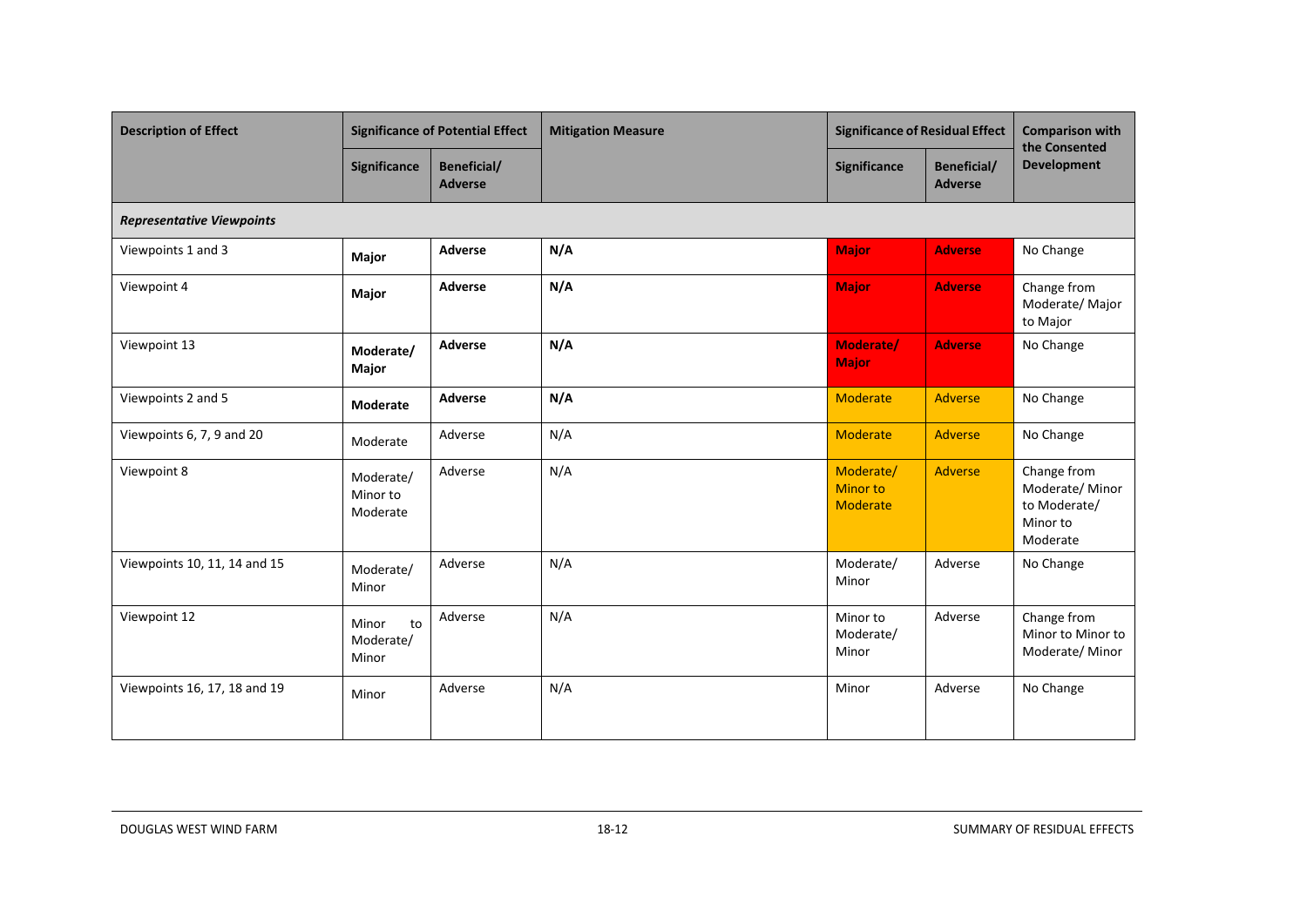| <b>Description of Effect</b>                      | <b>Significance of Potential Effect</b> |                                      | <b>Mitigation Measure</b> | <b>Significance of Residual Effect</b>         |                               | <b>Comparison with</b><br>the Consented                                                               |
|---------------------------------------------------|-----------------------------------------|--------------------------------------|---------------------------|------------------------------------------------|-------------------------------|-------------------------------------------------------------------------------------------------------|
|                                                   | Significance                            | <b>Beneficial/</b><br><b>Adverse</b> |                           | Significance                                   | Beneficial/<br><b>Adverse</b> | <b>Development</b>                                                                                    |
| <b>Residential Amenity and Settlements</b>        |                                         |                                      |                           |                                                |                               |                                                                                                       |
| West Toun House, Westerhouse, and<br>Craigend     | Moderate                                | Adverse                              | N/A                       | <b>Moderate</b>                                | <b>Adverse</b>                | No Change                                                                                             |
| <b>Blackwood Cottage and Station</b><br>House     | Moderate                                | Adverse                              | N/A                       | Moderate                                       | <b>Adverse</b>                | Change from a<br>Moderate and<br>Not Significant<br>effect to a<br>Moderate and<br>Significant effect |
| 3 Westoun Steadings                               | Moderate/<br>Minor                      | Adverse                              | N/A                       | Moderate/<br>Minor                             | Adverse                       | No Change                                                                                             |
| 1 Westoun Steadings                               | Moderate/<br>Minor                      | Adverse                              | N/A                       | Moderate/<br>Minor                             | Adverse                       | Change from<br>Minor to<br>Moderate/Minor                                                             |
| Some properties located within<br>1.2 km and 2 km | Worst-case<br>Moderate/<br>Major        | <b>Adverse</b>                       | N/A                       | <b>Worst-case</b><br><b>Moderate/M</b><br>ajor | <b>Adverse</b>                | No Change                                                                                             |
| Parts of Coalburn and Braehead                    | Worst-case<br>Major                     | <b>Adverse</b>                       | N/A                       | <b>Worst-case</b><br><b>Major</b>              | <b>Adverse</b>                | No Change                                                                                             |
| Parts of Douglas                                  | Worst-case<br>Moderate/<br>Major        | <b>Adverse</b>                       | N/A                       | <b>Worst-case</b><br>Moderate/M<br>ajor        | <b>Adverse</b>                | No Change                                                                                             |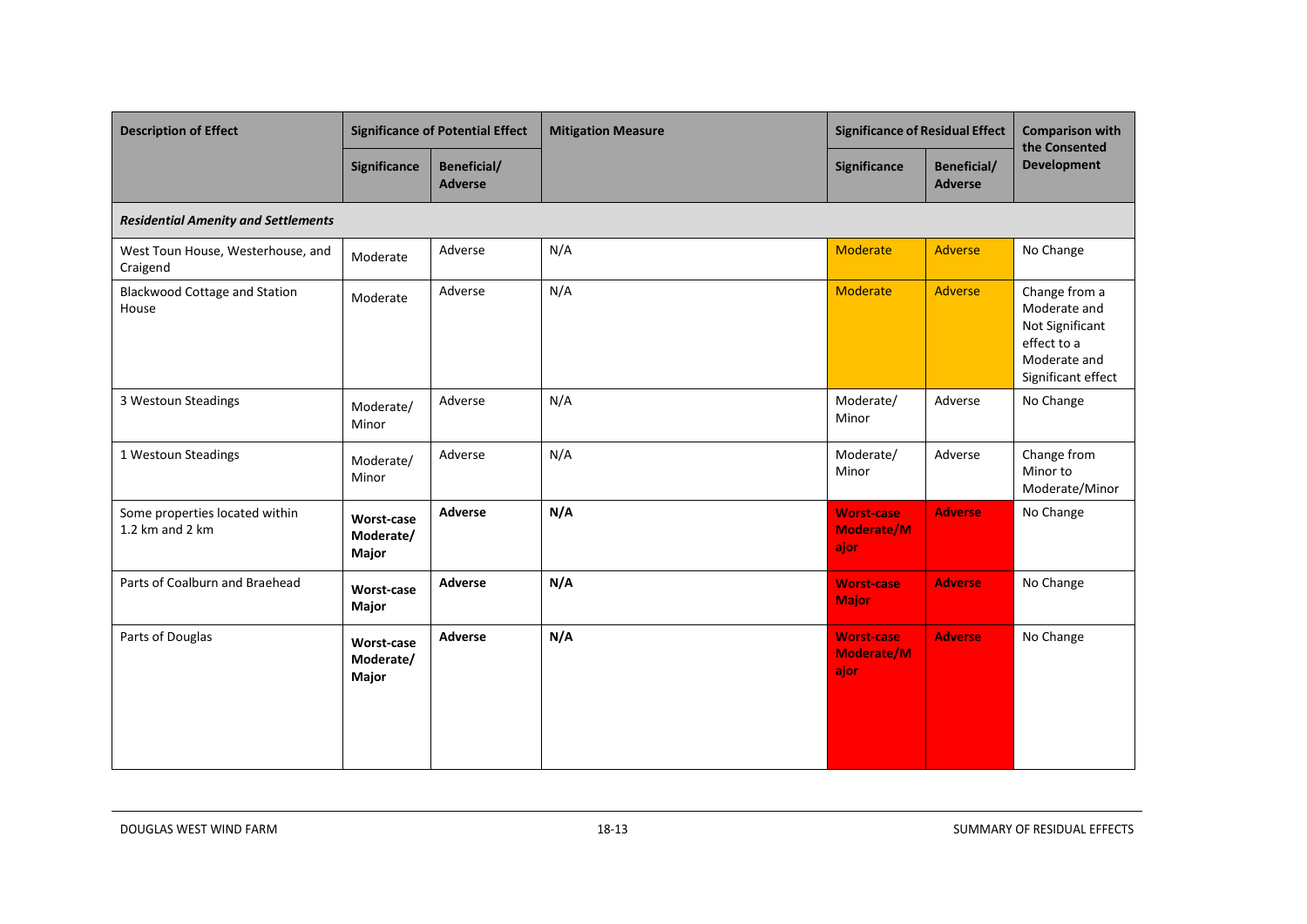| <b>Description of Effect</b>                                                                                                                                                                                                                                              | <b>Significance of Potential Effect</b> |                               | <b>Mitigation Measure</b> | <b>Significance of Residual Effect</b> |                                      | <b>Comparison with</b><br>the Consented                                          |
|---------------------------------------------------------------------------------------------------------------------------------------------------------------------------------------------------------------------------------------------------------------------------|-----------------------------------------|-------------------------------|---------------------------|----------------------------------------|--------------------------------------|----------------------------------------------------------------------------------|
|                                                                                                                                                                                                                                                                           | <b>Significance</b>                     | Beneficial/<br><b>Adverse</b> |                           | Significance                           | <b>Beneficial/</b><br><b>Adverse</b> | <b>Development</b>                                                               |
|                                                                                                                                                                                                                                                                           |                                         |                               |                           |                                        |                                      |                                                                                  |
| <b>Routes</b>                                                                                                                                                                                                                                                             |                                         |                               |                           |                                        |                                      |                                                                                  |
| B7078 between the southern edge of<br>Lesmahagow and Junction 11 of the<br>M74                                                                                                                                                                                            | <b>Moderate</b>                         | <b>Adverse</b>                | N/A                       | <b>Moderate</b>                        | <b>Adverse</b>                       | No Change                                                                        |
| NCN74 between the southern edge<br>of Lesmahagow and Junction 11 of<br>the M74                                                                                                                                                                                            | <b>Moderate</b>                         | Adverse                       | N/A                       | <b>Moderate</b>                        | <b>Adverse</b>                       | Not previously<br>assessed as<br>particular part of<br>route not in<br>existence |
| Other Routes within the Study Area                                                                                                                                                                                                                                        | No greater<br>than<br>Moderate          | Adverse                       | N/A                       | No greater<br>than<br>Moderate         | Adverse                              | No Change                                                                        |
| <b>Unnamed Aspirational Core Paths</b><br>and Wider Network Path (running<br>through the site between Coalburn<br>and the dismantled railway on the<br>coal haul road, originating at the end<br>of Core Path CL /5735/3, and located<br>in close proximity to T1 and T2) | Worst-case<br><b>Major</b>              | Adverse                       | N/A                       | <b>Worst-case</b><br><b>Major</b>      | <b>Adverse</b>                       | No Change                                                                        |
| Parts of Core Paths CL/5734/1,<br>CL5735/1, CL5735/2, CL5/5735/3,<br>CL/3457/1, CL5192/4, CL/5192/3 and<br>CL/5192/1                                                                                                                                                      | Worst-case<br>Major                     | <b>Adverse</b>                | N/A                       | <b>Worst-case</b><br><b>Major</b>      | <b>Adverse</b>                       | No Change                                                                        |
| Parts of Core Paths CL/3332/1 and<br>CL/3334/1                                                                                                                                                                                                                            | Moderate/<br><b>Major</b>               | Adverse                       | N/A                       | Moderate/M<br>ajor                     | <b>Adverse</b>                       | No Change                                                                        |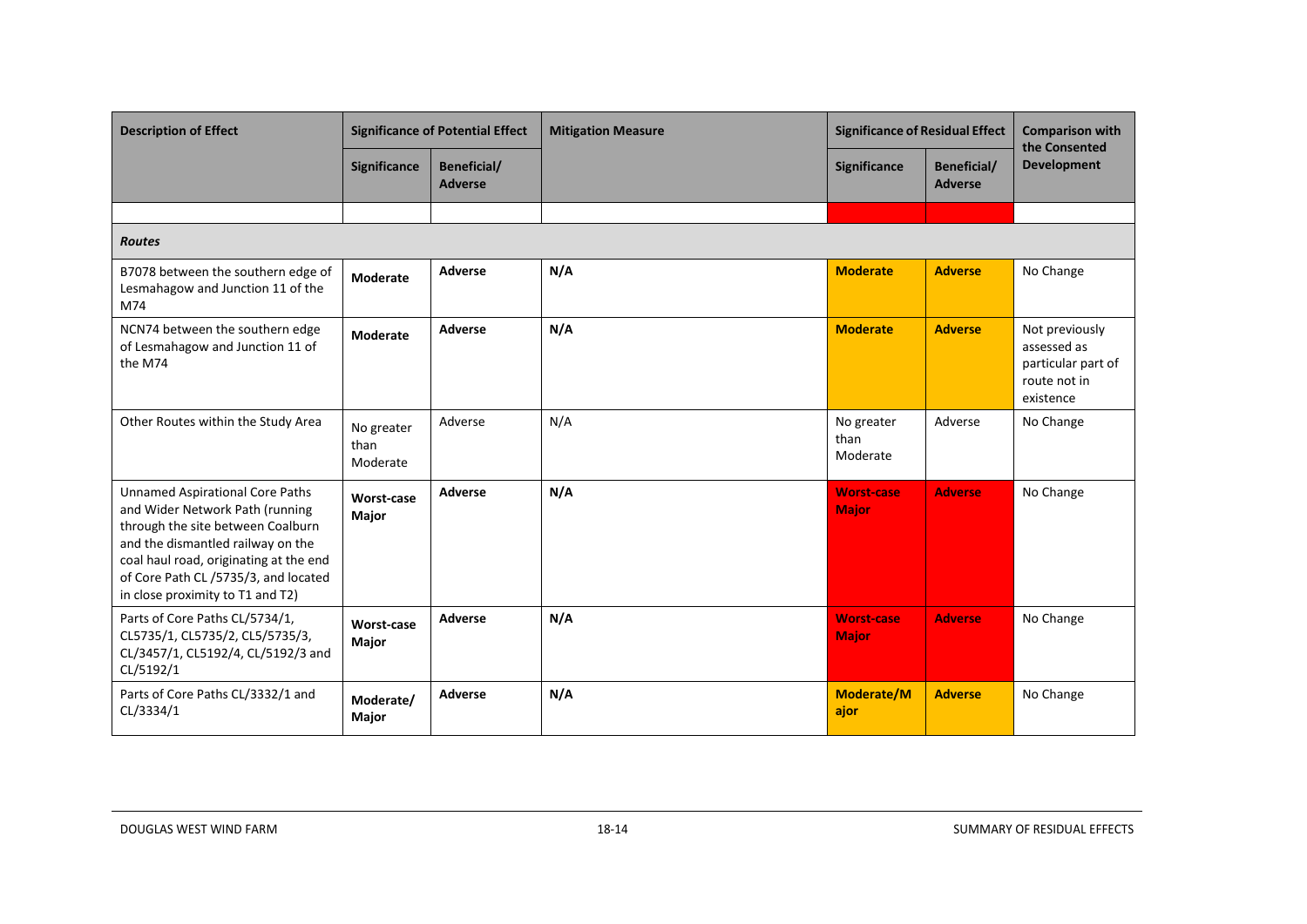| <b>Description of Effect</b>                                                                  | <b>Significance of Potential Effect</b>                 |                               | <b>Mitigation Measure</b>                                                                             | <b>Significance of Residual Effect</b>               |                                      | <b>Comparison with</b><br>the Consented |
|-----------------------------------------------------------------------------------------------|---------------------------------------------------------|-------------------------------|-------------------------------------------------------------------------------------------------------|------------------------------------------------------|--------------------------------------|-----------------------------------------|
|                                                                                               | Significance                                            | Beneficial/<br><b>Adverse</b> |                                                                                                       | Significance                                         | <b>Beneficial/</b><br><b>Adverse</b> | <b>Development</b>                      |
| Other Core Paths, Aspirational Core<br>Paths and Wider Network Paths<br>within the study area | Worst-case<br>Moderate                                  | Adverse                       | N/A                                                                                                   | Worst-case<br><b>Moderate</b>                        | <b>Adverse</b>                       | No Change                               |
| <b>Recreation and Tourism</b>                                                                 |                                                         |                               |                                                                                                       |                                                      |                                      |                                         |
| Parts of Douglas Castle Grounds<br><b>Recreational Area</b>                                   | Worst-case<br>Major                                     | <b>Adverse</b>                | N/A                                                                                                   | <b>Worst-case</b><br><b>Major</b>                    | <b>Adverse</b>                       | No Change                               |
| Open Space at Former Dalquhandy<br><b>Opencast Site</b>                                       | Worst-case<br>Major                                     | Adverse                       | N/A                                                                                                   | <b>Worst-case</b><br><b>Major</b>                    | <b>Adverse</b>                       | No Change                               |
| <b>Ecology and Nature Conservation</b>                                                        |                                                         |                               |                                                                                                       |                                                      |                                      |                                         |
| Collision risk/barotrauma to bats                                                             | For medium<br>risk<br>Pipistrelle<br>sp. bats:<br>minor | Adverse                       | Avoidance of linear features (design<br>mitigation) NB. Already factored into original<br>assessment. | For medium<br>risk Pipistrelle<br>sp. bats:<br>minor | Adverse                              | No Change                               |
|                                                                                               | <b>Nyctalus</b><br>sp.: minor                           | Adverse                       |                                                                                                       | Nyctalus sp.:<br>minor                               | Adverse                              | Change from<br>negligible to<br>minor   |
|                                                                                               | Myotis sp.:<br>negligible.                              | Neutral                       |                                                                                                       | Myotis sp.:<br>negligible.                           | Neutral                              | No Change                               |
| <b>Ornithology</b>                                                                            |                                                         |                               |                                                                                                       |                                                      |                                      |                                         |
| Geese                                                                                         |                                                         |                               |                                                                                                       |                                                      |                                      |                                         |
| Operational disturbance and<br>displacement                                                   | Negligible                                              | Neutral                       | N/A                                                                                                   | Negligible                                           | Neutral                              | No Change                               |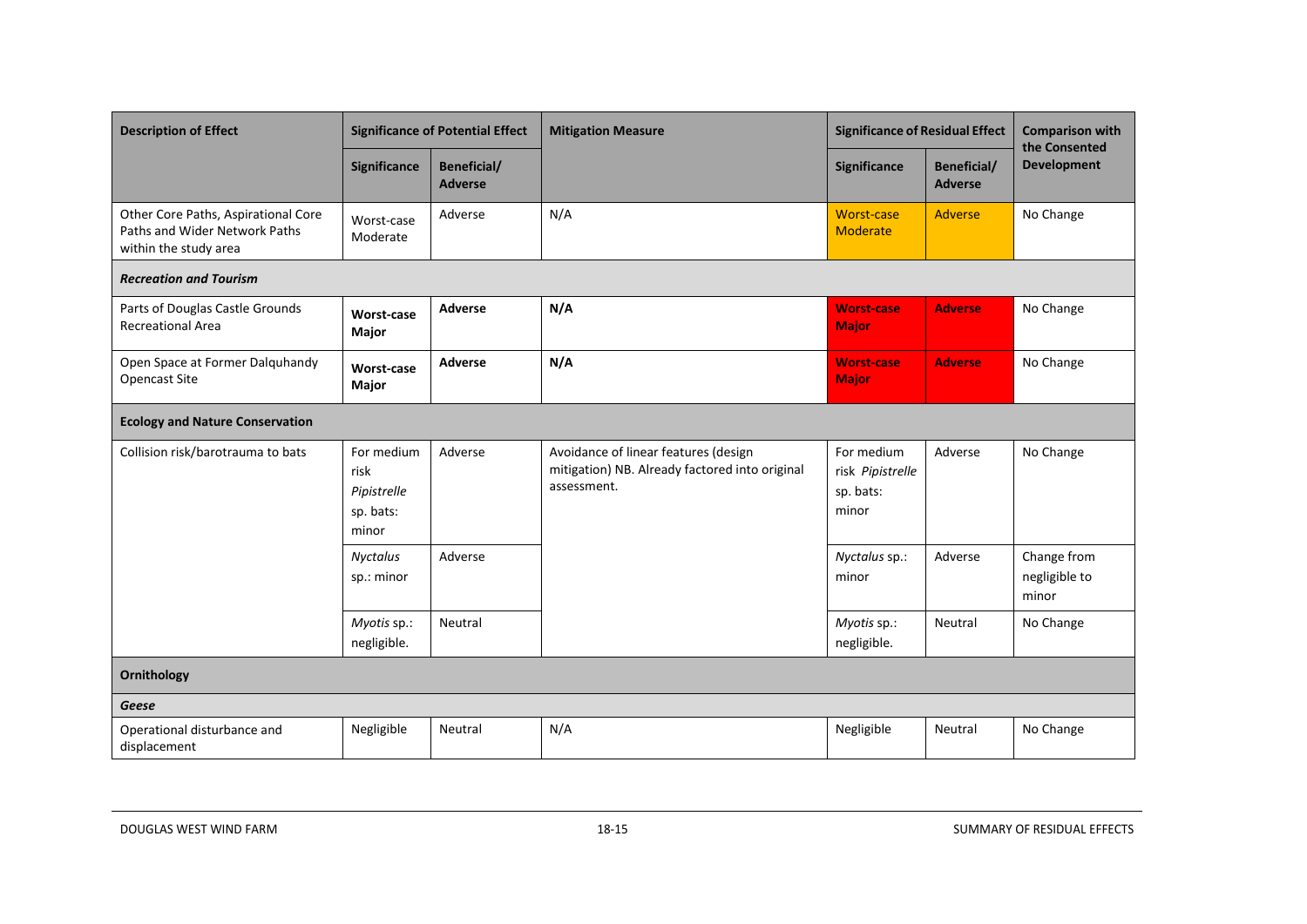| <b>Description of Effect</b>                                  |                           | <b>Significance of Potential Effect</b> | <b>Mitigation Measure</b>                                                                                                                                         | <b>Significance of Residual Effect</b> |                                      | <b>Comparison with</b><br>the Consented                                                   |
|---------------------------------------------------------------|---------------------------|-----------------------------------------|-------------------------------------------------------------------------------------------------------------------------------------------------------------------|----------------------------------------|--------------------------------------|-------------------------------------------------------------------------------------------|
|                                                               | <b>Significance</b>       | Beneficial/<br><b>Adverse</b>           |                                                                                                                                                                   | Significance                           | <b>Beneficial/</b><br><b>Adverse</b> | <b>Development</b>                                                                        |
| <b>Collision risk</b>                                         | Negligible                | Neutral                                 |                                                                                                                                                                   | Negligible                             | Neutral                              | No Change                                                                                 |
| <b>Black grouse</b>                                           |                           |                                         |                                                                                                                                                                   |                                        |                                      |                                                                                           |
| Operational disturbance and<br>displacement                   | Minor                     | Adverse                                 | Additional Habitat Enhancement to the west of<br>the site.                                                                                                        | Negligible                             | Neutral                              | No Change                                                                                 |
| Collision risk                                                | Negligible                | Neutral                                 | N/A                                                                                                                                                               | Negligible                             | Neutral                              | No Change                                                                                 |
| <b>Hen harrier</b>                                            |                           |                                         |                                                                                                                                                                   |                                        |                                      |                                                                                           |
| Operational disturbance and<br>displacement                   | Minor                     | Adverse                                 | N/A                                                                                                                                                               | Minor                                  | Adverse                              | No Change                                                                                 |
| Collision risk                                                | Minor                     | Adverse                                 |                                                                                                                                                                   | Minor                                  | Adverse                              | No Change                                                                                 |
| <b>Waders</b>                                                 |                           |                                         |                                                                                                                                                                   |                                        |                                      |                                                                                           |
| Operational disturbance and<br>displacement                   | Minor                     | Adverse                                 | Habitat management cross the site.                                                                                                                                | Minor                                  | Adverse                              | No Change                                                                                 |
| Collision risk                                                | Negligible                | Neutral                                 | N/A                                                                                                                                                               | Negligible                             | Neutral                              | No Change                                                                                 |
| <b>Noise and Vibration</b>                                    |                           |                                         |                                                                                                                                                                   |                                        |                                      |                                                                                           |
| Operational noise                                             | <b>Not</b><br>Significant | Adverse                                 | Operational monitoring to ensure compliance,<br>with the option of selective constraint of<br>turbine operation if found to be a requirement.                     | Not<br>Significant                     | Adverse                              | No Change                                                                                 |
| <b>Cultural Heritage</b>                                      |                           |                                         |                                                                                                                                                                   |                                        |                                      |                                                                                           |
| Site (23/26) - Indirect impact: St<br>Bride's Chapel / Church | Minor                     | Adverse                                 | Continued presence of vegetation both within<br>the curtilage of the monument, and on the<br>Long Plantation between the monument and<br>the Revised Development. | Minor                                  | Adverse                              | No material<br>difference.<br>Nine turbine hubs<br>are theoretically<br>visible from both |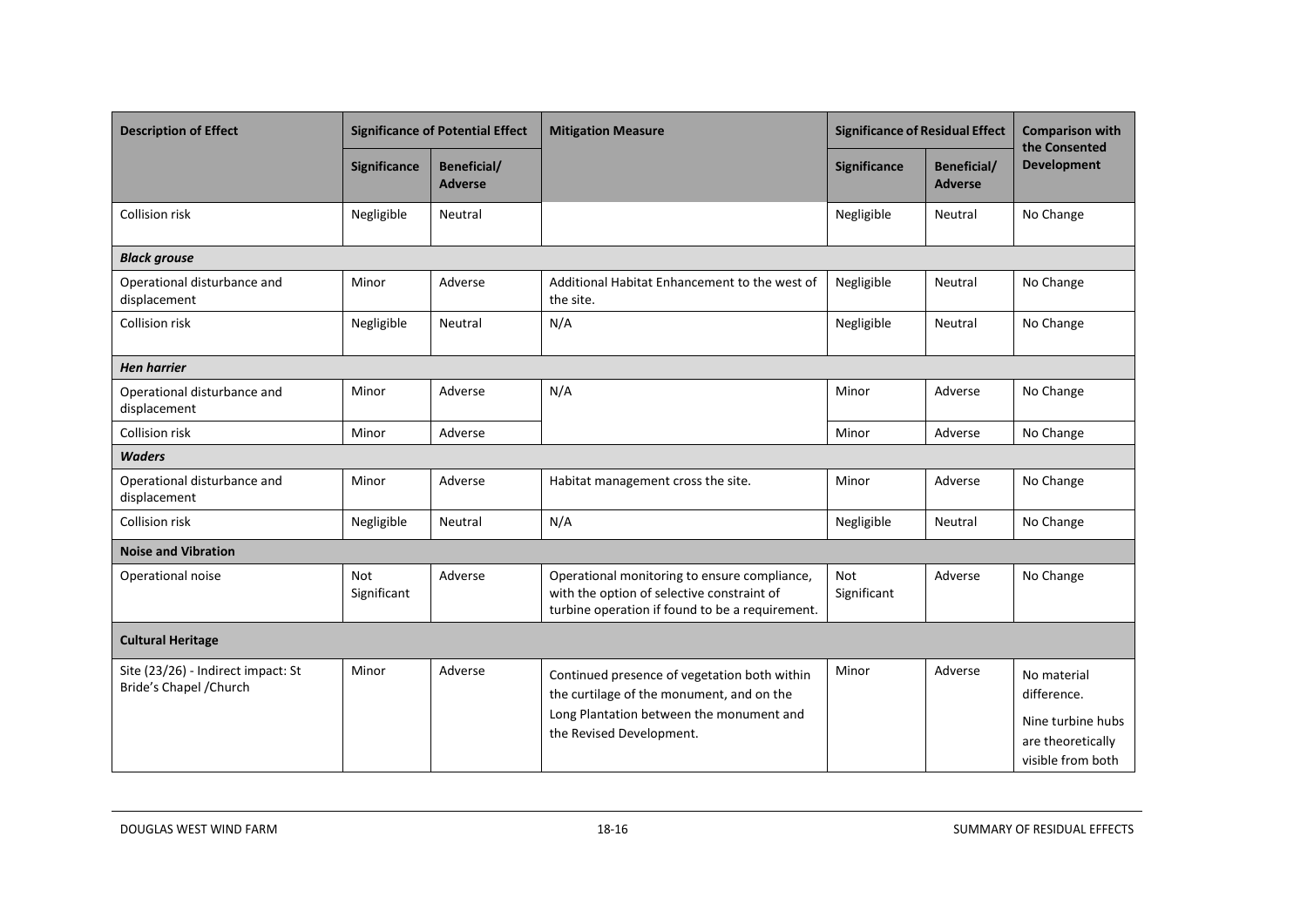| <b>Description of Effect</b>                                                                |                     | <b>Significance of Potential Effect</b> | <b>Mitigation Measure</b>                                                                                                                                         | <b>Significance of Residual Effect</b> |                                      | <b>Comparison with</b><br>the Consented                                                                                                                                                         |
|---------------------------------------------------------------------------------------------|---------------------|-----------------------------------------|-------------------------------------------------------------------------------------------------------------------------------------------------------------------|----------------------------------------|--------------------------------------|-------------------------------------------------------------------------------------------------------------------------------------------------------------------------------------------------|
|                                                                                             | <b>Significance</b> | Beneficial/<br><b>Adverse</b>           |                                                                                                                                                                   | Significance                           | <b>Beneficial/</b><br><b>Adverse</b> | <b>Development</b>                                                                                                                                                                              |
|                                                                                             |                     |                                         | Residual impact offset by promoting the<br>monument as part of the Heritage Trail being<br>developed.                                                             |                                        |                                      | the Consented<br>and the Revised<br>Development.                                                                                                                                                |
|                                                                                             |                     |                                         |                                                                                                                                                                   |                                        |                                      | The blades of four<br>turbines will be<br>theoretically<br>visible from the<br>Revised<br>Development, as<br>opposed to three<br>theoretically<br>visible from the<br>Consented<br>Development. |
| Site (24, 34 & 37) - No indirect<br>impact/intervisibility with the<br>Revised Development. | None                | Neutral                                 | N/A                                                                                                                                                               | None                                   | Neutral                              | No change.                                                                                                                                                                                      |
| Site (25) - Indirect impact: Douglas,<br>Monument to James, Earl of Angus                   | Minor               | Adverse                                 | Continued presence of vegetation both<br>immediately adjacent to the monument, and<br>on the Long Plantation between the<br>monument and the Revised Development. | Minor                                  | Adverse                              | No material<br>difference.<br>Seven turbine<br>hubs and 4 blades<br>will be<br>theoretically<br>visible from both<br>the Consented<br>and the Revised<br>Developments.                          |
| Site (27 to 33, 35, 36, and 38):<br>Indirect impact.                                        | Negligible          | Neutral                                 | N/A                                                                                                                                                               | Negligible                             | Neutral                              | No material<br>difference.                                                                                                                                                                      |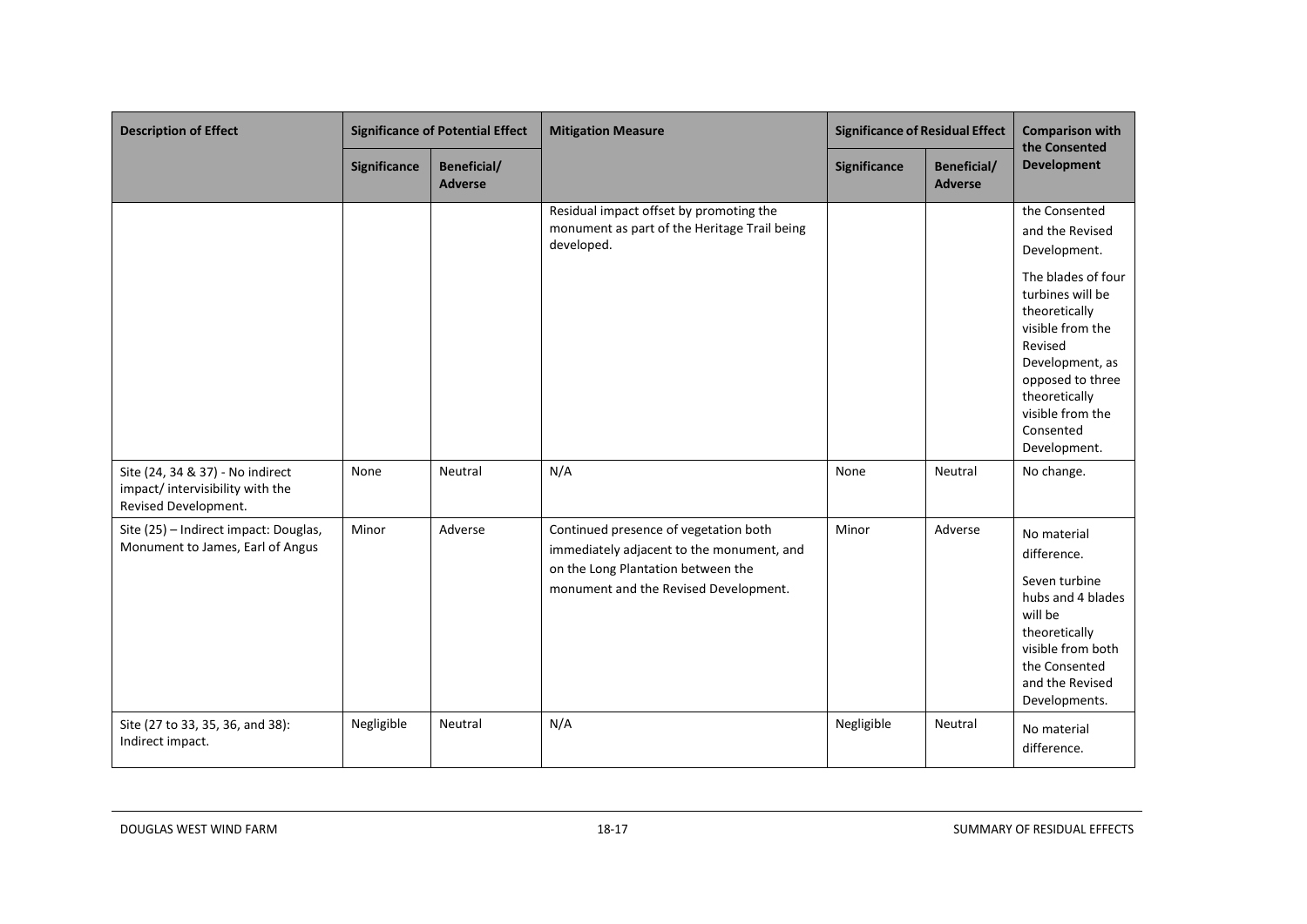| <b>Description of Effect</b>                                 | <b>Significance of Potential Effect</b> |                               | <b>Mitigation Measure</b>                                                                                                                                            | <b>Significance of Residual Effect</b> |                                      | <b>Comparison with</b><br>the Consented                                                                                                                                                                                             |
|--------------------------------------------------------------|-----------------------------------------|-------------------------------|----------------------------------------------------------------------------------------------------------------------------------------------------------------------|----------------------------------------|--------------------------------------|-------------------------------------------------------------------------------------------------------------------------------------------------------------------------------------------------------------------------------------|
|                                                              | Significance                            | Beneficial/<br><b>Adverse</b> |                                                                                                                                                                      | Significance                           | <b>Beneficial/</b><br><b>Adverse</b> | <b>Development</b>                                                                                                                                                                                                                  |
|                                                              |                                         |                               |                                                                                                                                                                      |                                        |                                      | The Consented<br>Development was<br>theoretically<br>visible from nine<br>sites in the<br>Middle Study<br>Area.<br>The Revised<br>Development will<br>be theoretically<br>visible from ten<br>sites in the<br>Middle Study<br>Area. |
| Geology, Hydrology and Hydrogeology                          |                                         |                               |                                                                                                                                                                      |                                        |                                      |                                                                                                                                                                                                                                     |
| Surface water drainage                                       | Major                                   | Adverse                       | Site design, including drainage design.<br>50 m buffer around watercourses.                                                                                          | Minor                                  | Negligible                           | No Change                                                                                                                                                                                                                           |
| <b>Fluvial Geomorphology</b>                                 | Major                                   | Adverse                       | Site design, including drainage design and CAR<br>authorisations will be agreed with SEPA prior<br>to construction in order to ensure that impacts<br>are minimised. | Negligible                             | Adverse                              | No Change                                                                                                                                                                                                                           |
| Direct discharge of untreated foul<br>drainage               | Major                                   | Adverse                       | Installation of septic tank in line with<br>manufacturer's recommendations.<br>Regular cleaning and maintenance.                                                     | Negligible                             | Adverse                              | No Change                                                                                                                                                                                                                           |
| Pollution Impact from Chemical<br><b>Contaminated Runoff</b> | Major                                   | Adverse                       | Appropriately impermeable bunded fuelling<br>and chemical storage areas.<br>All staff trained in emergency clean up<br>procedures.                                   | Negligible                             | Adverse                              | No Change                                                                                                                                                                                                                           |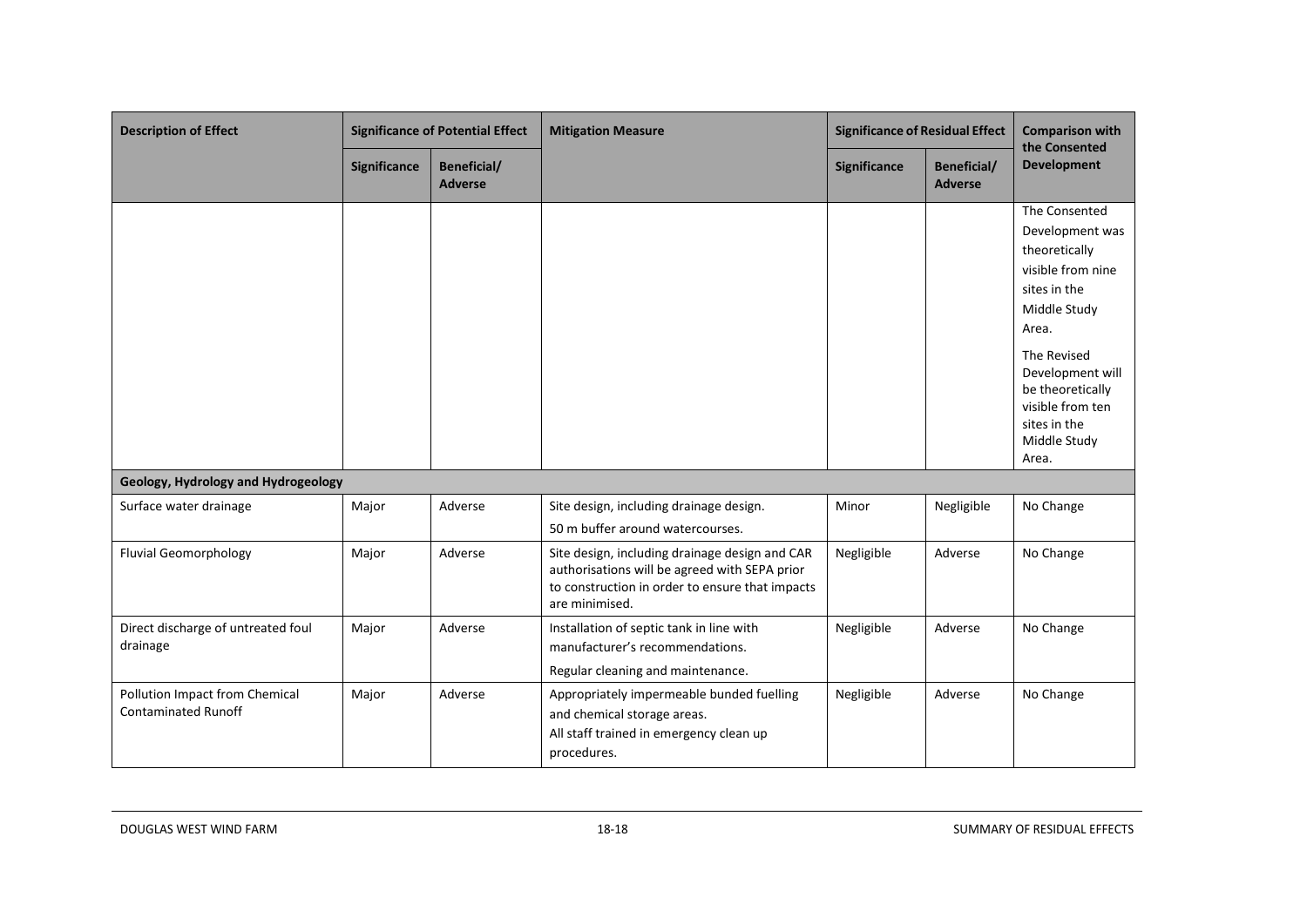| <b>Description of Effect</b>                                                                                                                                             |                      | <b>Significance of Potential Effect</b> | <b>Mitigation Measure</b>                                                                                 | <b>Significance of Residual Effect</b> |                                      | <b>Comparison with</b><br>the Consented |
|--------------------------------------------------------------------------------------------------------------------------------------------------------------------------|----------------------|-----------------------------------------|-----------------------------------------------------------------------------------------------------------|----------------------------------------|--------------------------------------|-----------------------------------------|
|                                                                                                                                                                          | Significance         | Beneficial/<br><b>Adverse</b>           |                                                                                                           | Significance                           | <b>Beneficial/</b><br><b>Adverse</b> | <b>Development</b>                      |
|                                                                                                                                                                          |                      |                                         | Regular maintenance of vehicles and<br>equipment to minimise risk of leaks to soil and<br>surface waters. |                                        |                                      |                                         |
| <b>Transport and Traffic</b>                                                                                                                                             |                      |                                         |                                                                                                           |                                        |                                      |                                         |
| Traffic impact during operation                                                                                                                                          | Negligible           | Adverse                                 | <b>Construction Traffic Management Plan</b>                                                               | Negligible                             | Adverse                              | No Change                               |
| Socio-Economic (Bold text indicates a Significant Effect)                                                                                                                |                      |                                         |                                                                                                           |                                        |                                      |                                         |
| Effect on national/regional economy<br>of operational expenditure.                                                                                                       | Negligible/<br>Minor | Beneficial                              | n/a                                                                                                       | Negligible/<br>Minor                   | Beneficial                           | No Change                               |
| Effect on local economy of<br>operational expenditure.                                                                                                                   | Moderate             | Beneficial                              | n/a                                                                                                       | <b>Moderate</b>                        | <b>Beneficial</b>                    | No Change                               |
| Effect of community benefit funding<br>on local economic opportunities<br>during the operational phase.                                                                  | Moderate             | Beneficial                              | n/a                                                                                                       | <b>Moderate</b>                        | <b>Beneficial</b>                    | No Change                               |
| Effect of additional tourism visitors<br>attracted to the area by the<br>development of a new Heritage Trail<br>on local tourism sector during the<br>operational phase. | Moderate             | Beneficial                              | n/a                                                                                                       | <b>Moderate</b>                        | <b>Beneficial</b>                    | No Change                               |
| Effect on turnover of tourist<br>accommodation providers due to<br>changes in visitor behaviour.                                                                         | Minor-<br>negligible | Adverse                                 | n/a                                                                                                       | Minor-<br>negligible                   | Adverse                              | No Change                               |
| Effect on amenity value of local<br>leisure assets.                                                                                                                      | Negligible           | Adverse                                 | n/a                                                                                                       | Negligible                             | Adverse                              | No Change                               |
| Effect on visitor numbers to local<br>tourist attractions.                                                                                                               | Minor-<br>negligible | Adverse                                 | n/a                                                                                                       | Minor-<br>negligible                   | Adverse                              | No Change                               |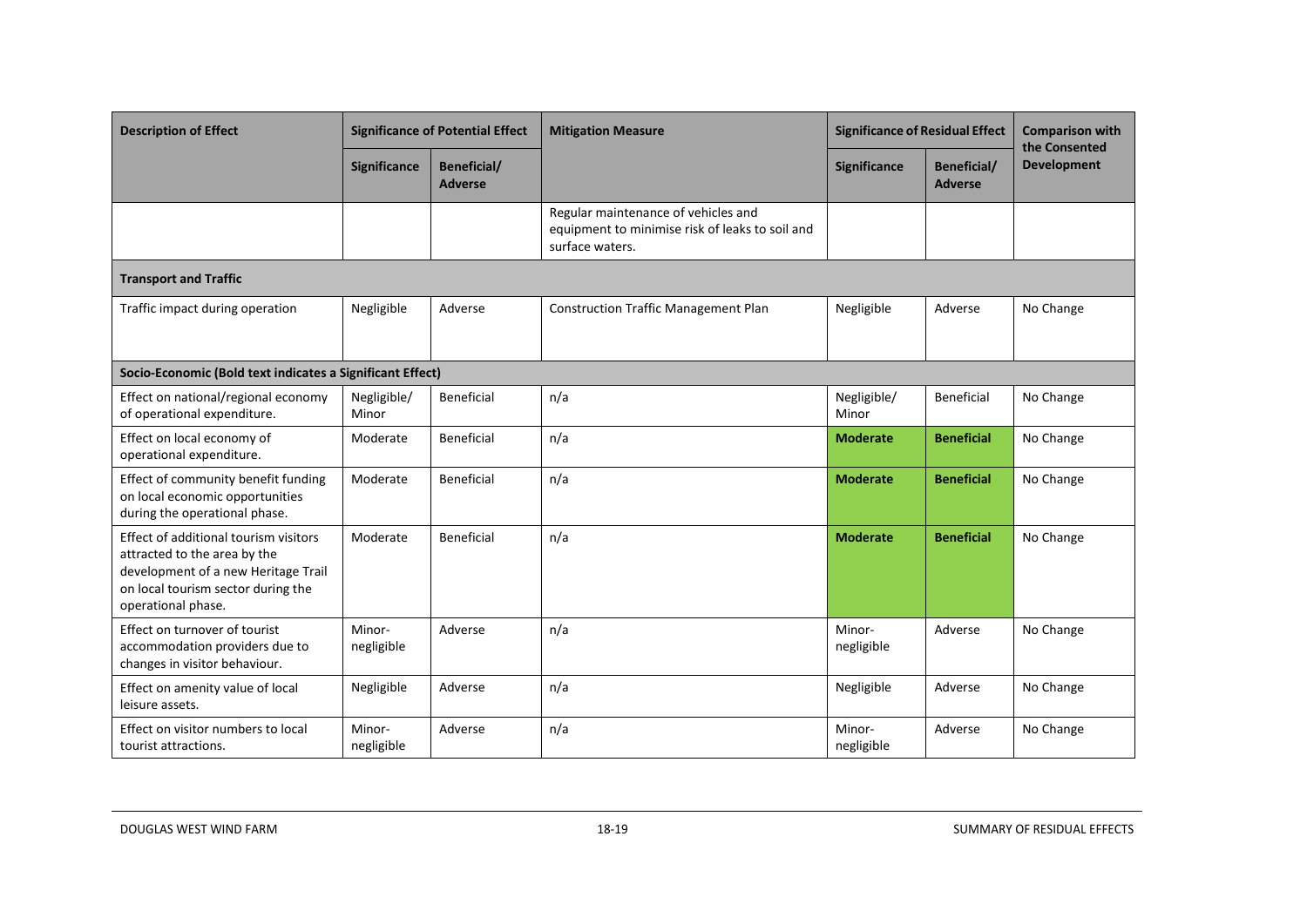| <b>Description of Effect</b>                                                       | <b>Significance of Potential Effect</b>       |                               | <b>Mitigation Measure</b>                                                                   | <b>Significance of Residual Effect</b> |                               | <b>Comparison with</b><br>the Consented |  |  |
|------------------------------------------------------------------------------------|-----------------------------------------------|-------------------------------|---------------------------------------------------------------------------------------------|----------------------------------------|-------------------------------|-----------------------------------------|--|--|
|                                                                                    | <b>Significance</b>                           | Beneficial/<br><b>Adverse</b> |                                                                                             | <b>Significance</b>                    | Beneficial/<br><b>Adverse</b> | <b>Development</b>                      |  |  |
| Effect on number of tourists using<br>tourist routes in the local area.            | Minor-<br>negligible                          | Adverse                       | n/a                                                                                         | Minor-<br>negligible                   | Adverse                       | No Change                               |  |  |
|                                                                                    | <b>Aviation, Radar and Telecommunications</b> |                               |                                                                                             |                                        |                               |                                         |  |  |
| Effects on telecommunications and<br>TV reception during the operational<br>period | Negligible                                    | Neutral                       | n/a                                                                                         | Negligible                             | Neutral                       | No Change                               |  |  |
| Effects on MoD low flying interests<br>during the operational period               | Negligible                                    | Neutral                       | Aviation lighting will be installed if requested<br>by the MoD.                             | Negligible                             | Neutral                       | No Change                               |  |  |
| Effects on NATS infrastructure during<br>the operational period                    | Major                                         | Adverse                       | Mitigation measure agreed between the<br><b>Applicant and NATS</b>                          | Negligible                             | Neutral                       | No Change                               |  |  |
| <b>Shadow Flicker</b>                                                              |                                               |                               |                                                                                             |                                        |                               |                                         |  |  |
| Shadow Flicker effects on 6 nearby<br>residential properties                       | Negligible                                    | Adverse                       | Implementation of a Shadow Flicker Protocol<br>to be agreed with South Lanarkshire Council. | Negligible                             | Adverse                       | No Change                               |  |  |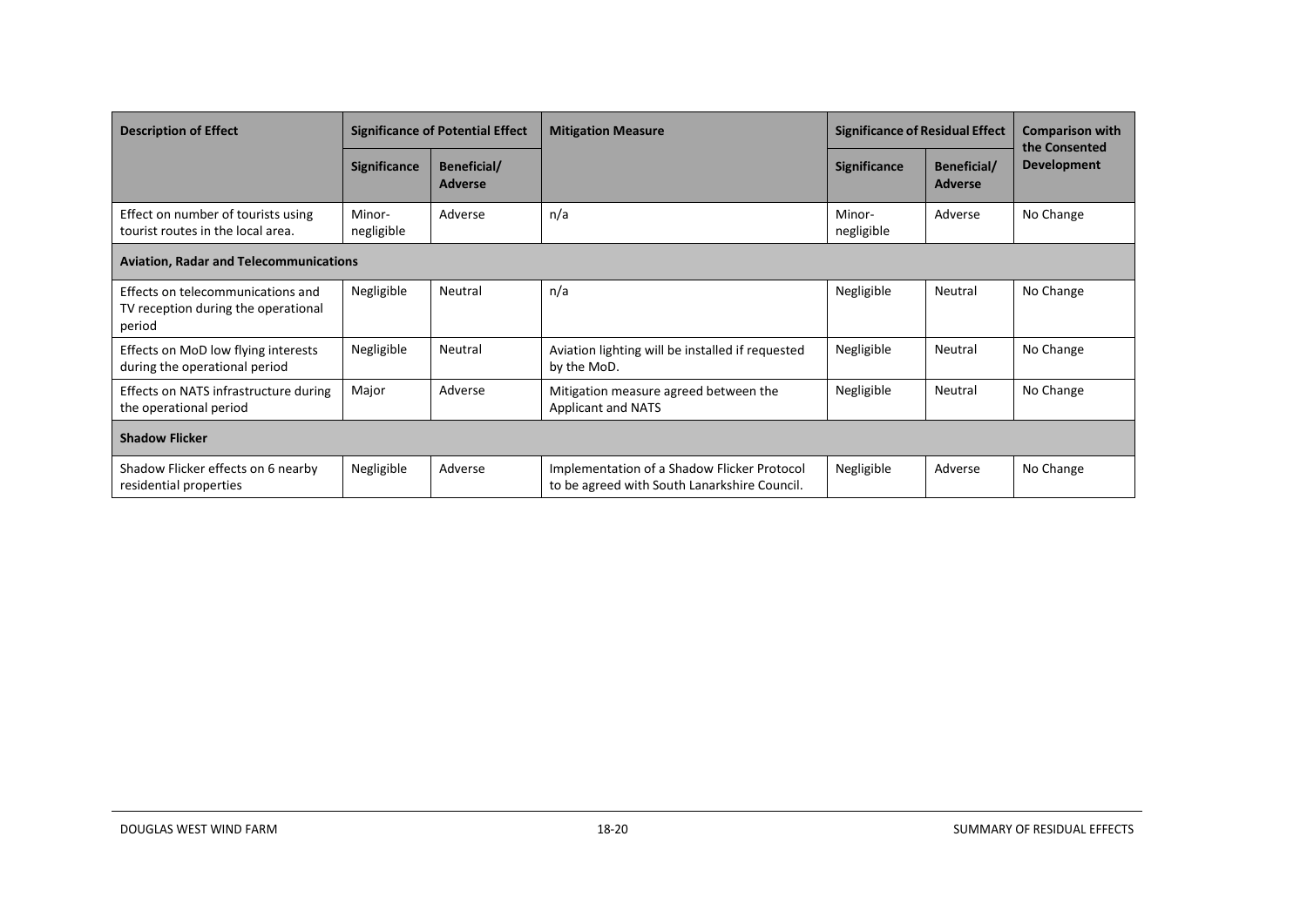#### **Table 18.3 – Cumulative Effects**

<span id="page-22-0"></span>

| <b>Construction, Operation</b><br>or Decommissioning of<br>the Revised<br><b>Development</b> | <b>Description of Effect</b>                                      | <b>Proposed, Consented and Operational</b><br><b>Developments</b> | <b>Significance</b>                                                                                   | Beneficial/<br><b>Adverse</b> |
|----------------------------------------------------------------------------------------------|-------------------------------------------------------------------|-------------------------------------------------------------------|-------------------------------------------------------------------------------------------------------|-------------------------------|
|                                                                                              | Landscape and Visual ((Bold text indicates a Significant Effect)) |                                                                   |                                                                                                       |                               |
| <b>Phase of Development</b>                                                                  | Receptor                                                          | Proposed, Consented or Operational<br>Development                 | <b>Significance of Additional</b><br><b>Effect from Introducing the</b><br><b>Revised Development</b> | Beneficial/<br><b>Adverse</b> |
| Construction &                                                                               | Landscape Character                                               | Scenario 1                                                        | Worst-case Minor                                                                                      | Adverse                       |
| Decommissioning                                                                              |                                                                   | Scenario 2                                                        | <b>Worst-case Minor</b>                                                                               | Adverse                       |
|                                                                                              | <b>Visual Amenity</b>                                             | Scenario 1                                                        | <b>Worst-case Minor</b>                                                                               | Adverse                       |
|                                                                                              |                                                                   | Scenario 2                                                        | <b>Worst-case Minor</b>                                                                               | Adverse                       |
| Operational                                                                                  | Landscape Character LCU 5b and 7                                  | Scenario 1                                                        | Minor                                                                                                 | Adverse                       |
|                                                                                              |                                                                   | Scenario 2                                                        | Minor                                                                                                 | Adverse                       |
|                                                                                              | LCT <sub>8</sub>                                                  | Scenario 1                                                        | <b>Moderate</b>                                                                                       | <b>Adverse</b>                |
|                                                                                              |                                                                   | Scenario 2                                                        | <b>Moderate</b>                                                                                       | <b>Adverse</b>                |
|                                                                                              | <b>Other Character Areas</b>                                      | Scenario 1                                                        | Minor                                                                                                 | Adverse                       |
|                                                                                              |                                                                   | Scenario 2                                                        | Minor                                                                                                 | Adverse                       |
|                                                                                              | West Toun House, Westerhouse, West Toun                           | Scenario 1                                                        | <b>Worst-case Moderate</b>                                                                            | <b>Adverse</b>                |
|                                                                                              | <b>Steadings and Craigend B&amp;B</b>                             | Scenario 2                                                        | <b>Worst-case Moderate</b>                                                                            | Adverse                       |
|                                                                                              | Douglas Castle Grounds Recreational Area                          | Scenario 1                                                        | <b>Worst-case Moderate</b>                                                                            | <b>Adverse</b>                |
|                                                                                              |                                                                   | Scenario 2                                                        | <b>Worst-case Moderate</b>                                                                            | <b>Adverse</b>                |
|                                                                                              | Open Space at Former Dalquhandy Opencast Site                     | Scenario 1                                                        | <b>Worst-case Minor</b>                                                                               | Adverse                       |
|                                                                                              |                                                                   | Scenario 2                                                        | Worst-case Minor                                                                                      | Adverse                       |
|                                                                                              | All Other Receptors                                               | Scenario 1                                                        | <b>Worst-case Minor</b>                                                                               | Adverse                       |
|                                                                                              |                                                                   | Scenario 2                                                        | Worst-case Minor                                                                                      | Adverse                       |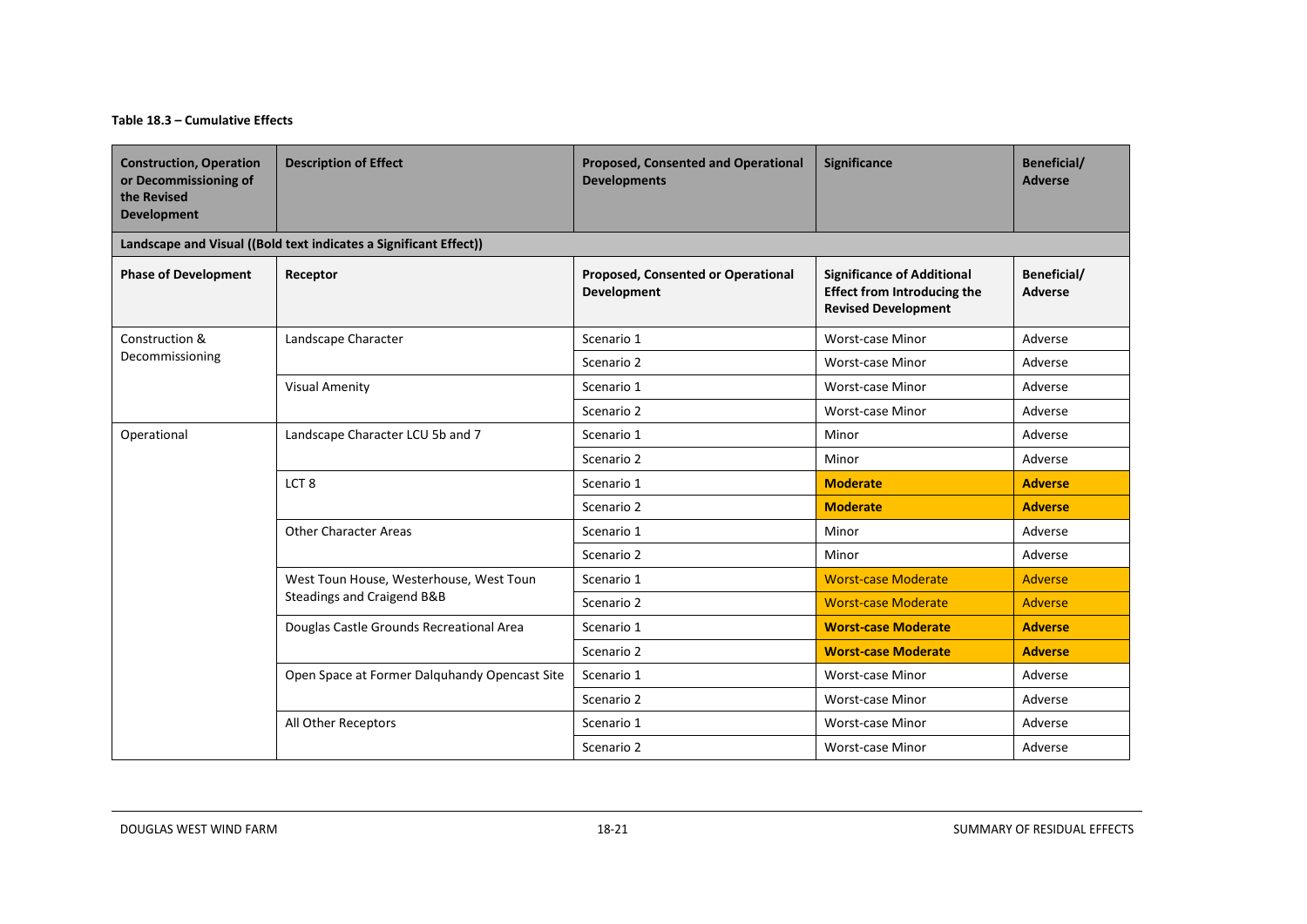| <b>Construction, Operation</b><br>or Decommissioning of<br>the Revised<br><b>Development</b> | <b>Description of Effect</b>                                                                      | <b>Proposed, Consented and Operational</b><br><b>Developments</b> | Significance                 | Beneficial/<br><b>Adverse</b> |
|----------------------------------------------------------------------------------------------|---------------------------------------------------------------------------------------------------|-------------------------------------------------------------------|------------------------------|-------------------------------|
| <b>Ecology and Nature Conservation</b>                                                       |                                                                                                   |                                                                   |                              |                               |
| Construction/ Operation<br>& Decommissioning                                                 | Direct and indirect habitat loss to wet heath                                                     | All                                                               | Minor                        | Adverse                       |
| Operation                                                                                    | Collision risk/ barotrauma to bats                                                                | All                                                               | Minor / Negligible           | Adverse/Neutral               |
| Ornithology                                                                                  |                                                                                                   |                                                                   |                              |                               |
| Construction                                                                                 | Disturbance - displacement of geese                                                               | All                                                               | Minor                        | Adverse                       |
| Operation                                                                                    | Collision Risk - Geese                                                                            | All                                                               | Negligible                   | Neutral                       |
| Construction                                                                                 | Disturbance - displacement of Black Grouse                                                        | All                                                               | Minor                        | Adverse                       |
| Operation                                                                                    | Collision Risk - Black Grouse                                                                     | All                                                               | Negligible                   | Neutral                       |
| Construction                                                                                 | Disturbance - displacement of Hen Harrier                                                         | All                                                               | Minor                        | Adverse                       |
| Operation                                                                                    | Collision Risk - Hen Harrier                                                                      | All                                                               | Minor                        | Adverse                       |
| Construction                                                                                 | Disturbance - displacement of wader<br>assemblage                                                 | All                                                               | Minor                        | Adverse                       |
| Operation                                                                                    | Collision Risk - wader assemblage                                                                 | All                                                               | Minor                        | Adverse                       |
| <b>Noise and Vibration</b>                                                                   |                                                                                                   |                                                                   |                              |                               |
| Operation                                                                                    | Wind turbine noise                                                                                | All                                                               | Not significant              | Adverse                       |
| <b>Cultural Heritage</b>                                                                     |                                                                                                   |                                                                   |                              |                               |
| Operation                                                                                    | Setting effects to heritage site within the wider<br>landscape                                    | All                                                               | Negligible                   | Adverse                       |
|                                                                                              | Setting effects on those monuments within<br>Douglas (Sites 23, 26)<br>(Site 25) and<br>(Site 27) | All                                                               | Minor<br>Minor<br>Negligible | Adverse                       |